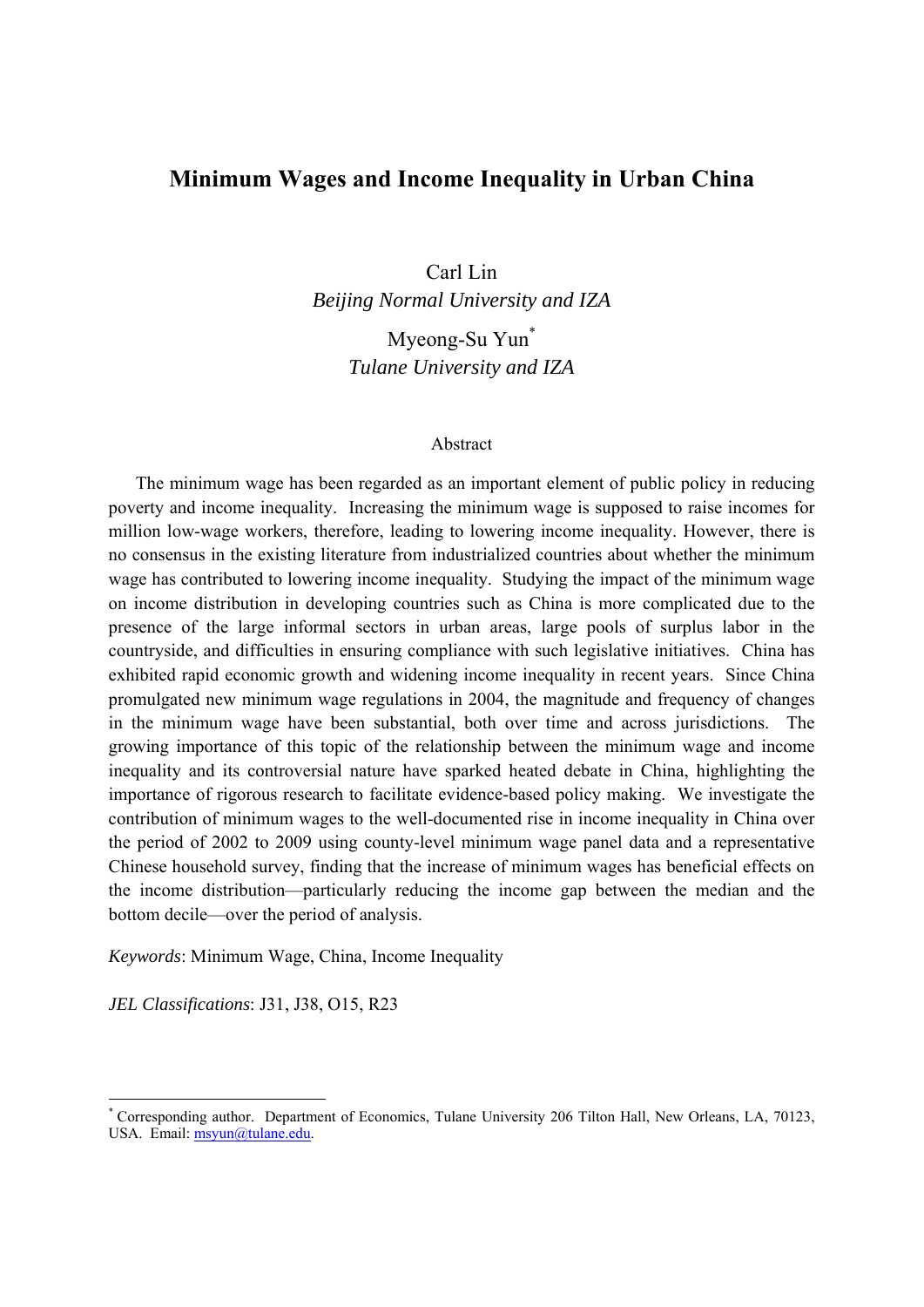## **1. Introduction**

"丘也聞有國有家者,不患寡而患不均,不患貧而患不安。"

——《論語•季氏第十六》

*I have heard that people, who own countries or lands, often worry about inequality rather than deficiency, instability rather than poverty.* 

> —— The Analects of Confucius, Jishi the sixteenth

Since the reform and opening-up policy in 1978, China's economy has been growing remarkably at the speed of at least 9 percent per year. As the economy grows, income of Chinese workers has also increased rapidly over the same period. According to the latest figures from the National Bureau of Statistics of China, disposable income per capita has been rising substantially by more than 70 folds in 33 years in urban China, rising from 343 RMB in 1978 to 24,565 RMB in 2012; meanwhile, net income per capita in rural China has also grown by 60 times, increasing from 134 RMB in 1978 to 7,917 RMB in 2012 (National Bureau of Statistics of China 2013).

While the Chinese economy grew rapidly, however, the unbalance of income distribution has become an increasingly serious problem. For example, the urban-to-rural income per capital ratio increased from 2.57 in 1978 to 2.90 in 2001, and grew to 3.10 in 2012. The Gini coefficient, which often used to measure the degree of inequality, was at a very low level in 1978 when the numbers were .16 and .22 for urban and rural areas, respectively (Li and Zhao 1999). Since then, the Gini coefficient began to rise from .376 in 1988 to .439 in 1995 for the whole country (Wang 2007); the number further went up to .454 and .490 in 2002 and 2007, respectively (Li and Luo 2011). The National Bureau of Statistics of China also reports high inequality in 2013 (for example, .484 in 2007 and .474 in 2012).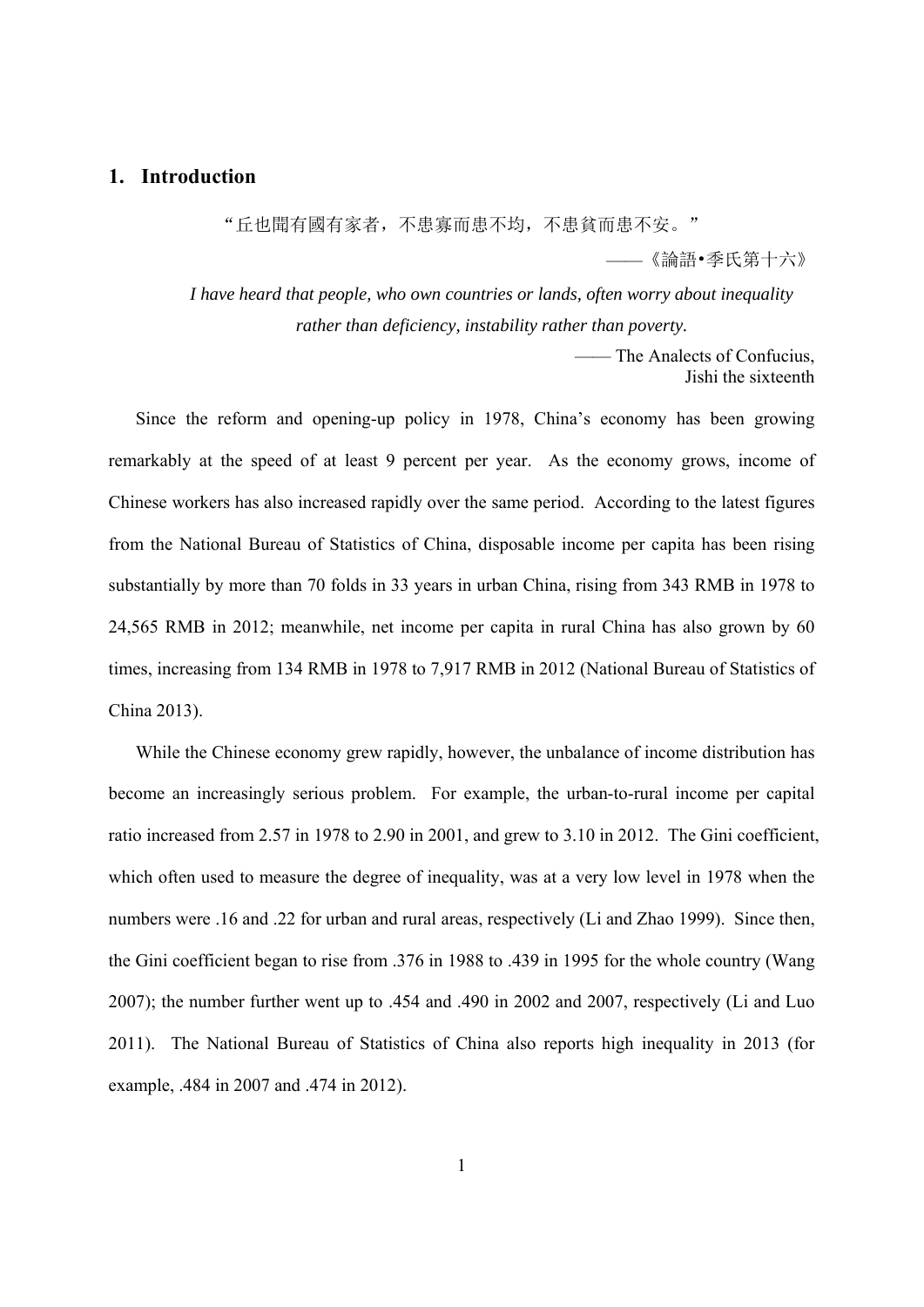Confucius, the great philosopher and sage of China in 2,500 years ago, had said: "To worry about inequality rather than deficiency (Confucius. The Analects of Confucius. Jishi: 16)." Income inequality undermines stability and sustainable development of a society and the economy. The deterioration of income distribution and growing gaps between rich and poor had brought challenges to the economic development and social stability in China. To improve income distribution, public polices by the government such as tax reforms can play an essential role according to the experience from developed countries. Since the early 2000s, the Chinese government had intensively promulgated a series of policies to counter the deteriorating income inequality. These include aid-to-the-poor policy, the rural minimal social security, and the minimum wage policy, etc. Among them, the minimum wage policy is the most controversial one.

In China, supporters of minimum wages advocate them as a way to assist individuals or families to achieve self-sufficiency and to protect workers in low-paid occupations. The minimum wage can help reduce inequality and serve as an important safety net by providing a wage floor. In addition, the higher labor cost may promote managerial efficiency and labor productivity, inducing employers to invest in productivity-improving technology (Cooke 2005). Along these lines, many Chinese scholars have argued in favor of the more proactive increase of minimum wages. On the other hand, opponents argue that raising the minimum wage can decrease the employment opportunities of low-wage workers and also lead to reduction in other components of the compensation package. Such regulations can undermine enterprises' dividend policies and reduce China's comparative advantage given the abundance of low-wage labor (Cheung 2004, 2010). Furthermore, rural-urban migrant workers tend to have very low pay and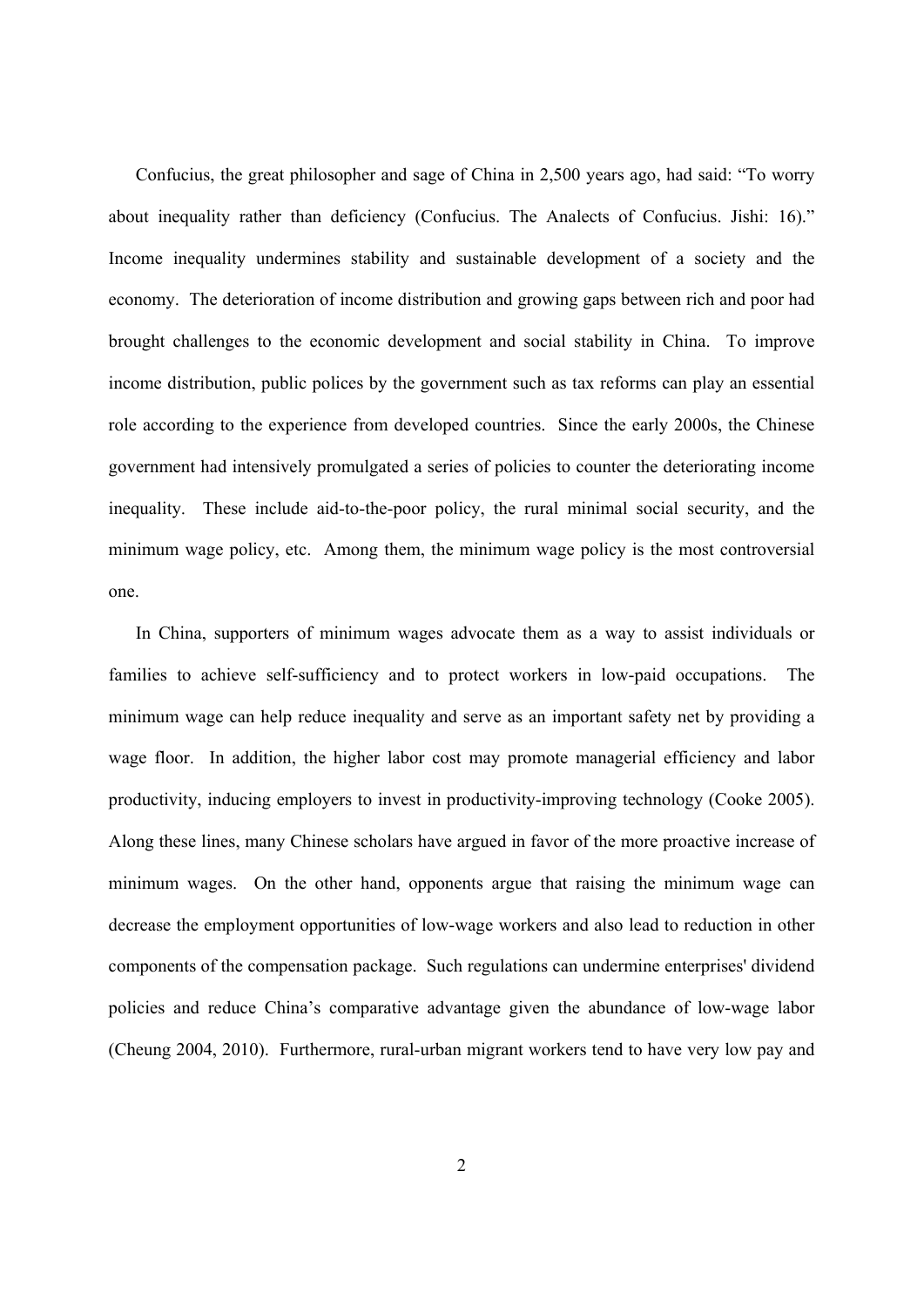may accept jobs which pay less than the current minimum wage, making it exist in name only(Chan  $2001$ ).<sup>2</sup>

The minimum wage policy is contentious also because its effects—such as on employment, wages, and income distribution—cannot be easily measured. However, the initial evidence seems to show that the magnitude and frequency of minimum wage changes have been substantial both over time and across different jurisdictions, especially since 2004. These large variations both across jurisdictions and over time facilitate our estimation of minimum wage effects on inequality in China. For example, in January 2004, China promulgated new minimum wage regulations that required local governments introduce a minimum wage increase at least once every two years, extended coverage to self-employed and part-time workers, and quintupled the penalties for violation or noncompliance. The new regulations were put into effect in March 2004, leading to frequent and substantial increases in minimum wages in the subsequent years.

### [Figure 1 about here]

Figure 1 shows the nominal and real minimum wage (monthly average) in China from 1995 to 2012 as well as those of the corresponding provinces that raised the minimum wage standards for each year and its moving average over the same period.<sup>3</sup> Between 1995 and 2003, the average nominal minimum wage increased steadily from 169 RMB to 301 RMB, amounting to a 78% growth in 9 years. However, since China promulgated the new minimum wage regulations in 2004, the nominal minimum wage has increased rapidly by more than 200%, reaching 944

-

<sup>&</sup>lt;sup>2</sup> Nevertheless, these two positions may not be in conflict. The minimum wage can have negative impacts but also serve those other goals advocated by its supporters. The existing evidence has shown that the minimum wage poses a tradeoff of potential benefits for some against job losses for others.

<sup>&</sup>lt;sup>3</sup> There is no national minimum wage in China in which the minimum wage standards are determined at the provincial level. We discuss how we calculate the mean nominal and real minimum wages of each year in Section 4.1.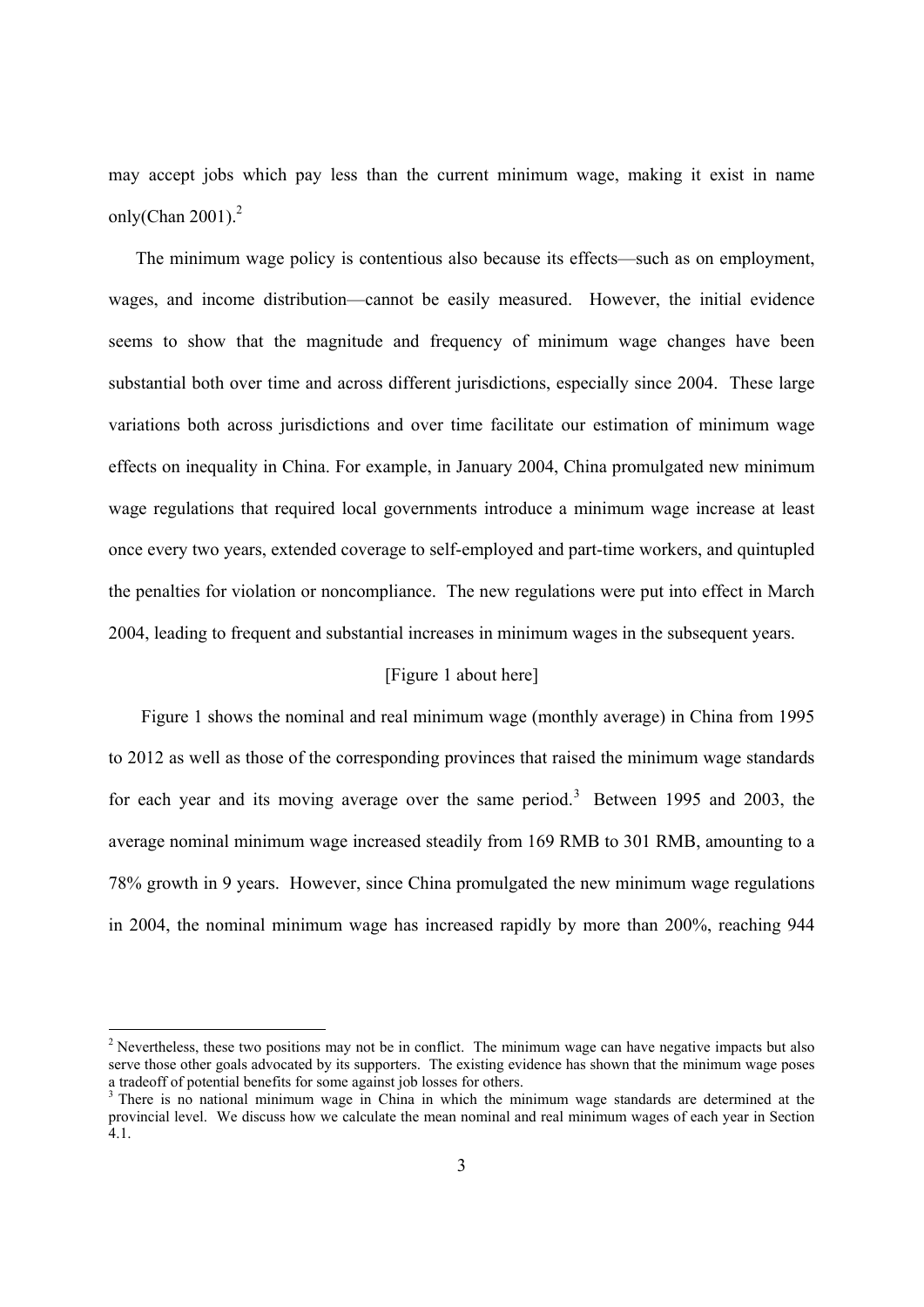RMB in 2012. $4$  The real minimum wage grew at a slower pace before 2004 and began to rise thereafter. Furthermore, as shown by the moving average curve in Figure 1, there is an apparent rise in the number of provinces that raised the minimum wage standards in 2004, indicating that minimum wage adjustments had become more frequent since that year.

#### [Figure 2 about here]

Figure 2 shows the trends in the effective minimum wage (defined as the differential between the minimum wage and the median in the income distribution), income inequality (standard deviation), the log difference between the top decile (p90) and the median (p50) of the income distribution as well as the log difference between the median and the bottom decile (p10). As documented by many studies, the figure shows that income inequality in China had risen gradually during the 2002-2009, peaking in 2008. Most importantly, we find that the effective minimum wage rose sharply between 2004 and 2008, whereas both income gaps (p90-p50 and p50-p10) grew substantially over the same period.

How had this regulatory environment affected the labor market outcomes in China? More specifically, did changes in the minimum wage have something to do with the deteriorating income distribution in urban China? Despite the enormous literature documenting numerous aspects of minimum wages and their role in the labor market, there is no consensus on whether the minimum wage has beneficial distributional effects (Neumark and Wascher 2008).

We first assess how and the extent to which the minimum wage changes affect the income gaps both at the bottom and upper end of the income distribution using OLS and IV panel regressions at the aggregated county-level. Our analysis shows that minimum wage increase significantly helps reduce income gaps, particularly at the bottom end of the distribution. By

-

<sup>&</sup>lt;sup>4</sup> The growth rates of average nominal wage are 155% and 194% for the periods of 1995-2003 and 2004-2012, respectively (National Bureau of Statistics of China 2013).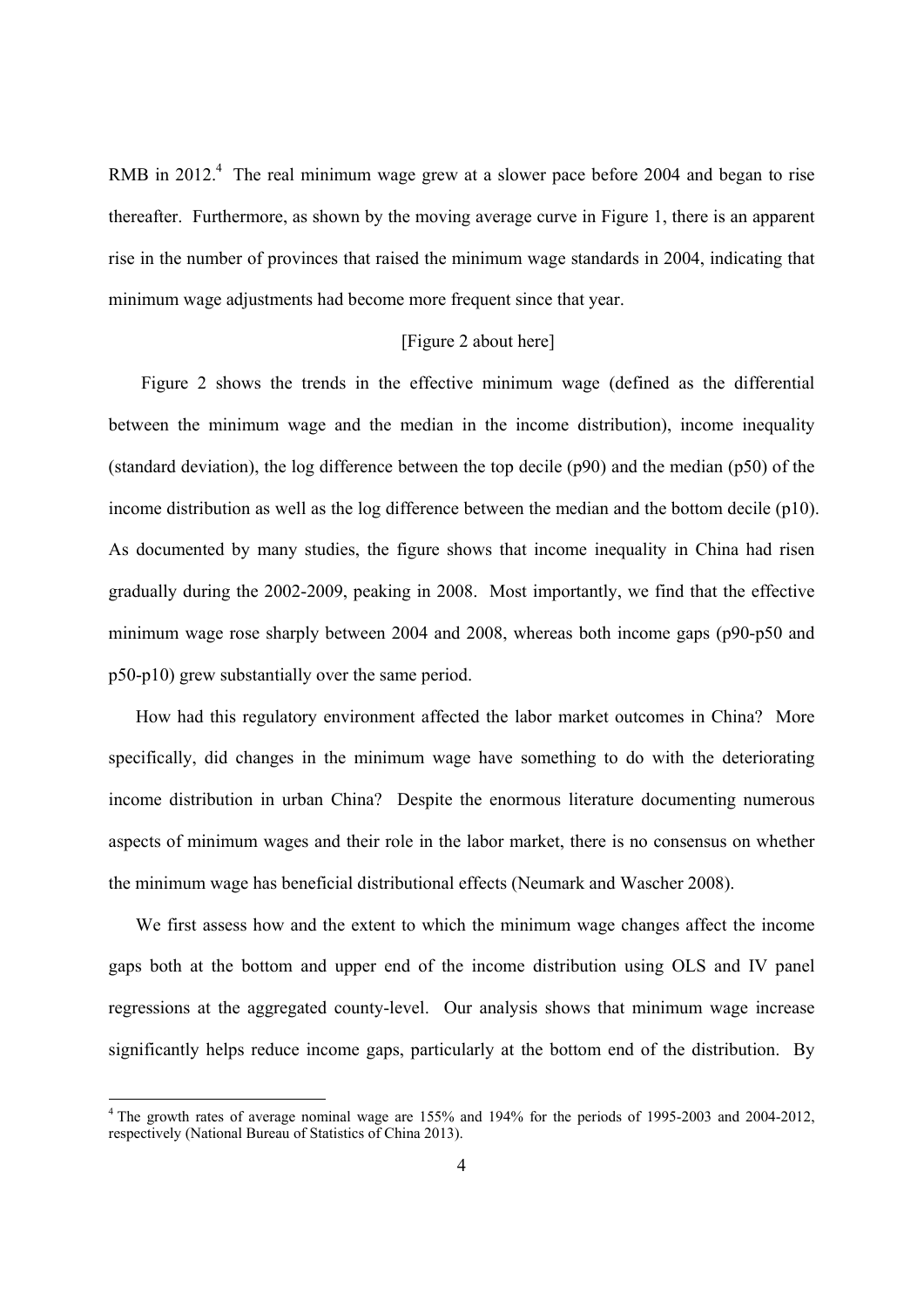probing the robustness of our results to a variety of specifications, we rule out that our results are driven by other determinants of income inequality that are spuriously correlated with changes in the effective minimum wage. For a falsification test, we do not find a statistically significant effect at the upper end of the income distribution which is consistent with most studies that the minimum wage has relatively small effects on higher deciles of the income distribution, making our results more reliable.

Next, to measure the contribution of minimum wage changes to the change in income inequality, we construct a counterfactual scenario to capture how the income distribution of China would have evolved absent the rise in minimum wages. Literally, the difference between the observed and counterfactual is the effect of the minimum wage. Indeed, we find that the contribution of minimum wage changes in reducing the inequality is substantial, particularly at the bottom end of distribution. That is, had not been the increase of minimum wages, the income gap at the bottom end would have been larger. For robustness checks, the decomposition results for Gini coefficients and the variance also suggest that the minimum wage substantially help reduce income inequality in all periods of our analysis.

The remainder of the paper is organized as follows. We briefly review the literature in Section 3 and provide a review of the development of minimum wages in China in Section 4. Section 5 provides details pertaining to the data and research design of the paper. In Section 6, we present and discuss the empirical results. Section 6 presents the paper's conclusions.

## **2. Literature of the Minimum Wage on Income Distribution**

There is limited research regarding the effect of minimum wages on income distribution in China.<sup>5</sup> The first empirical study was Wen (2007) who used a pooled cross-sectional data of 2004 to 2006 at the provincial level to estimate the effect of minimum wages on employment and

<sup>&</sup>lt;sup>5</sup> To the best of our knowledge, they are all written in Chinese and mostly published within last three years.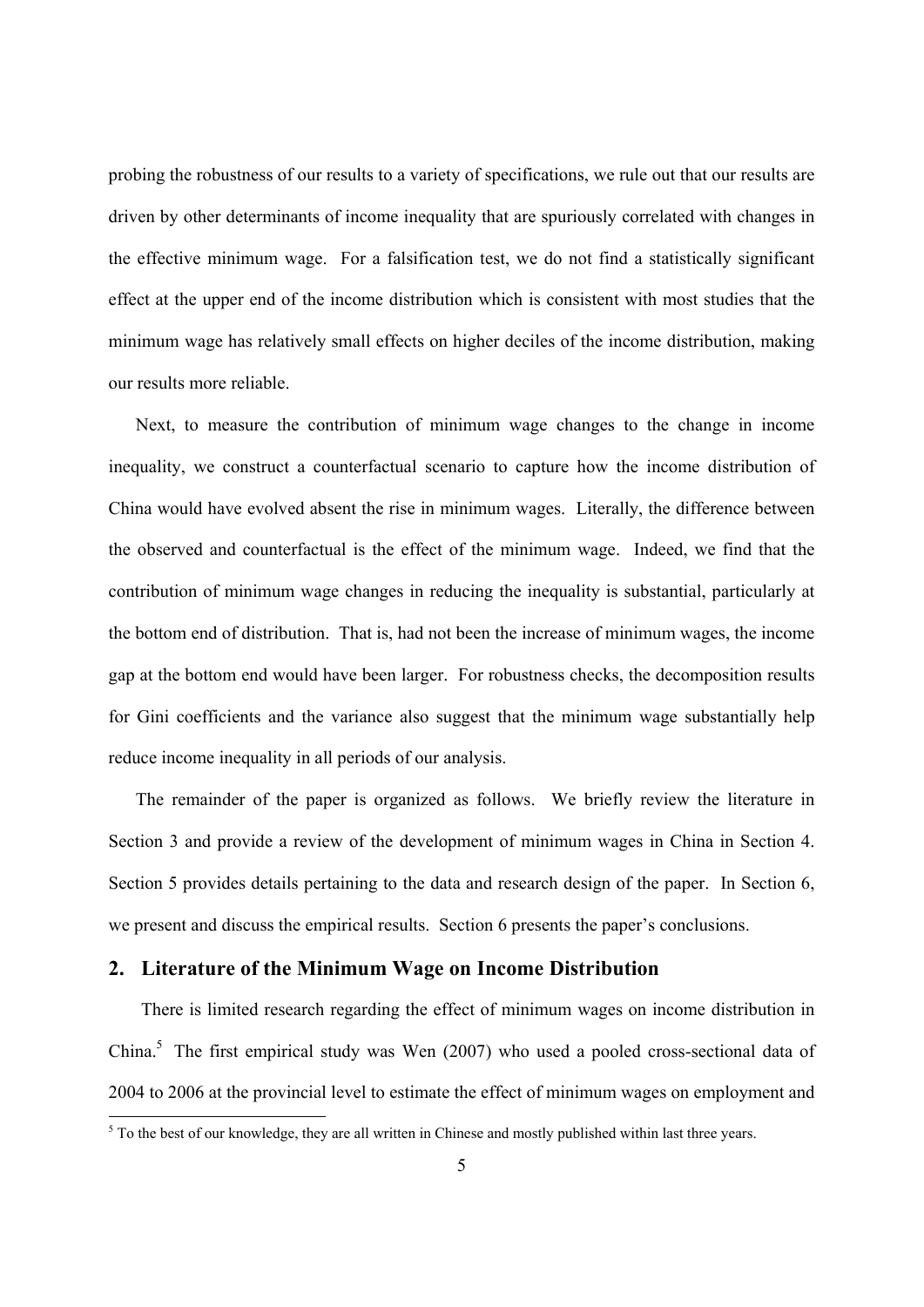income distribution of rural migrant workers. He showed that the minimum wage had a positive effect on the employment and income distribution on rural migrants over the period of analysis. Wang (2011) discussed the effect of the minimum wage on the pattern of income distribution and economic development. He argues that the minimum wages could have beneficial distributional effects in China by possibly reducing the income gap. On the other hand, Chen (2012) used the time series data from Chongqing City between 1997 and 2010, finding that the increase of minimum wages could help mitigate the growing income gap between urban and rural areas.

In addition, Wang (2013) used the simulation method and showed that increases in minimum wage could reduce the inequality of income distribution, and the stronger the policy enforcement, the bigger the effect. Jia (2013) used micro datasets from three different surveys between 1995 and 2008 to study the effect of minimum wages on wage inequality. He found that wage inequality increase is mainly caused by latent wage inequality increase, and minimum wage only contributes to 20% of this increase. As the minimum wage to average wage ratio is relatively low, there is still large room for raising minimum wages in China.

The only study with a different view is Quan and Li (2011). They tried to test the widening income gap between urban and rural regions in Shanghai, showing that the income distribution effect of minimum wage is limited. Raising the minimum wage does no help to make the inflection point of Gini coefficient. The only way to decrease Gini coefficient is to adjust the high rapid growth of high income level by eliminating unfair affairs in the process of distribution.

Taken together, the study by Quan and Li (2011) is relatively parsimonious. In addition to estimating the effect of the increase of minimum wages on wage growth of low-income households in Shanghai, the study divides the households into low, medium low, medium, high,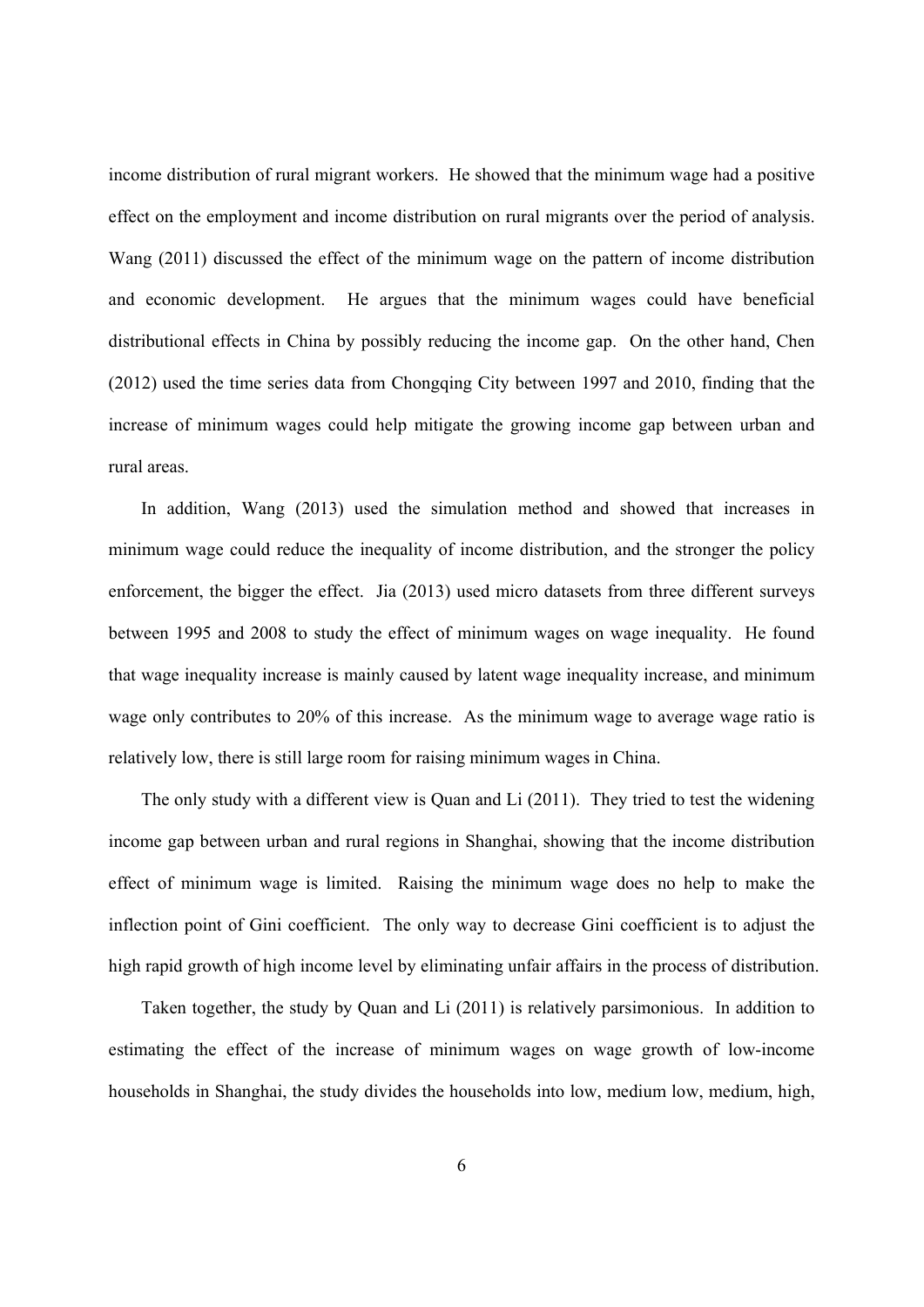and high-income households (five groups were analyzed), and then conducts the decomposition of income inequality based on wages and non-wage factors. In the final step, they simulate and forecast the outcome up to 2020. Nevertheless, the drawback of their study is that the sample is small (in Shanghai) and it is hard to apply the lessons of the study to the entire China. The common shortcomings of simulation methods mentioned above also apply—the results are based on simple assumptions. Besides, there is no clear description of how the simulation model parameters are calibrated, making their results unreliable.

Other than China, most evidence on the distributional effect of minimum wages comes from the U.S. In 1980s, research using simulation methods such as Johnson and Browning (1983) and Burkhauser and Finegan (1989) find that a moderate reduction of minimum wages could reduce income inequality. However, several critics noted that the main issue of simulation methods lies within its unrealistic hypotheses. For example, in model calibration, the effect of minimum wages on employment and related parameter values are set incorrectly or too simple. This affects the reliability of their simulation results (Neumark and Wascher 2008).

Therefore, research that uses regression methods became prevalent. Card and Krueger (1995) use the dataset of 50 states in the U.S. from 1989 to 1991 to study on the effect of minimum wages on poverty rates by difference in differences method. Their results show that the minimum wage had a significant but slight effect on poverty reduction. Addison and Blackburn (1999) use the state-level panel data from 1983 to 1996 to estimate the effect of minimum wages on state-level poverty rates, finding that among the teenagers and junior high school dropouts, the minimum wage shows a significant effect on poverty reduction. Neumark et al. (2005) apply a non-parametric method to estimate the minimum wage on income inequality, analyze several inequality measures (Gini coefficient, coefficient of variation, standard deviation,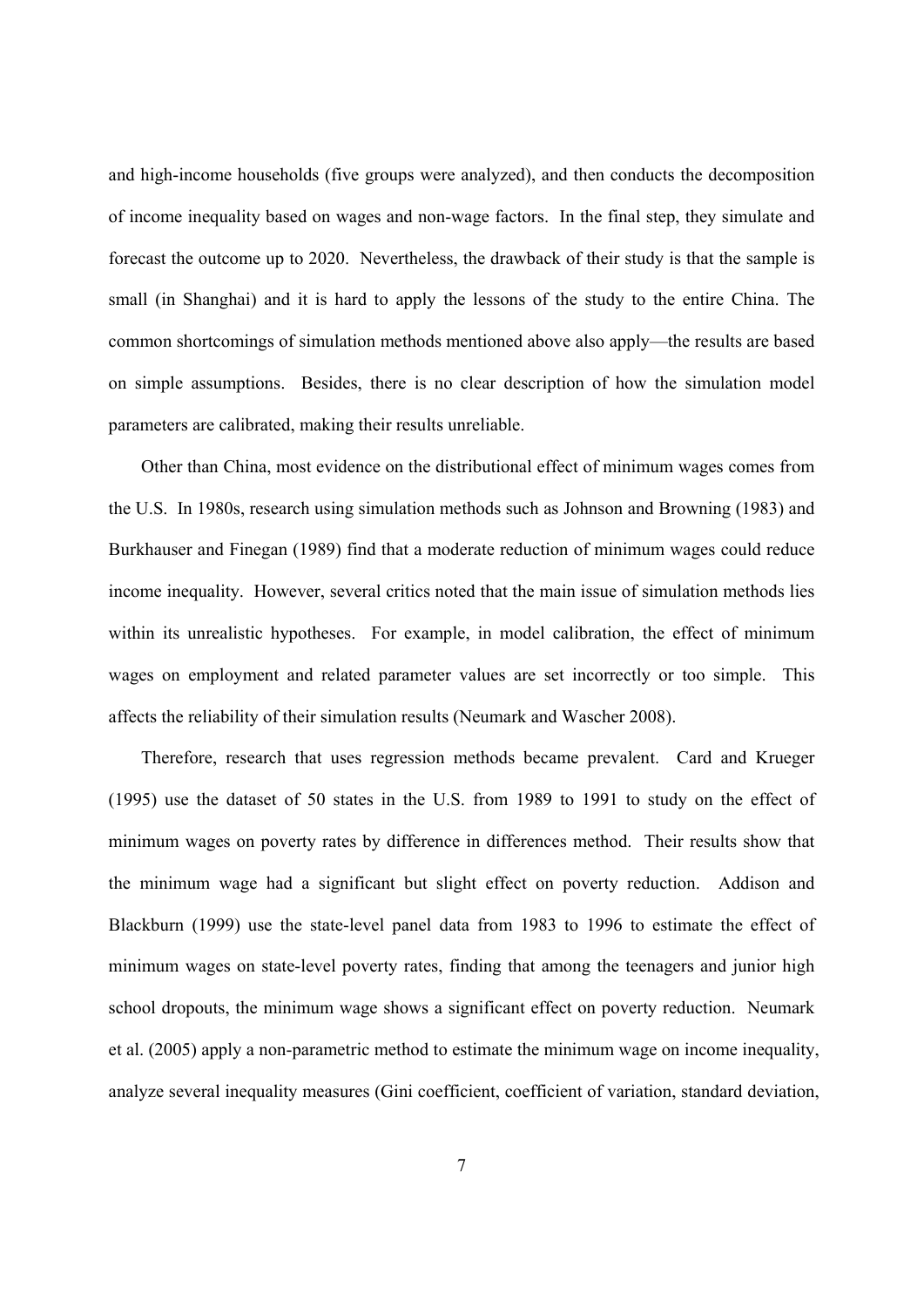and Atkinson index, etc.) and find that the minimum wage can increase income inequality. Taken together, the findings in the U.S. show that if the target group for the study of income distribution is at the bottom end of income distribution, the minimum wage cannot have beneficial distributional effects; instead, it could increase income inequality.

Evidence outside the U.S. is also limited and mostly focuses on Central and South American countries. World Bank (2006) finds the effects of the minimum wage on income distribution are ambiguous in Central and Southern America. There are both positive and negative effects, but the results show that the minimum wage had no impact on poverty, and the effect on income inequality varies from country to country. Neumark et al. (2006) use a before-and-after method to study whether the minimum wage can help improve income inequality in Brazil. Although they show that the minimum wage had a positive effect on income distribution in the 20th percentile, but the effects are zero in the 10th and 30th percentiles. When added a lagged minimum wage, the result shows a significant negative effect. In addition, they find the results are not robust in different model specifications. Therefore, they interpret that the evidence from Brazil shows no reduction in income inequality. Gindling and Terrell (2007) uses industry-level data from 2001 to 2004 in Honduras to study the effect of minimum wages on income distribution and find that the minimum wage has the effect on reducing poverty. However, the length of the data in their study is short and they do not consider that workers in high-tech industry are unlikely to be minimum wage workers, resulting in biased effects. Bosch and Manacorda (2010) study the effect of the minimum wage on income inequality in Mexico from the late 1980s to early 2000. They find that the Mexican minimum wage can explain a large part of income inequality and they show that at the bottom end of income distribution, most of the income inequality can be attributed to the rapid decline in the real value of minimum wages.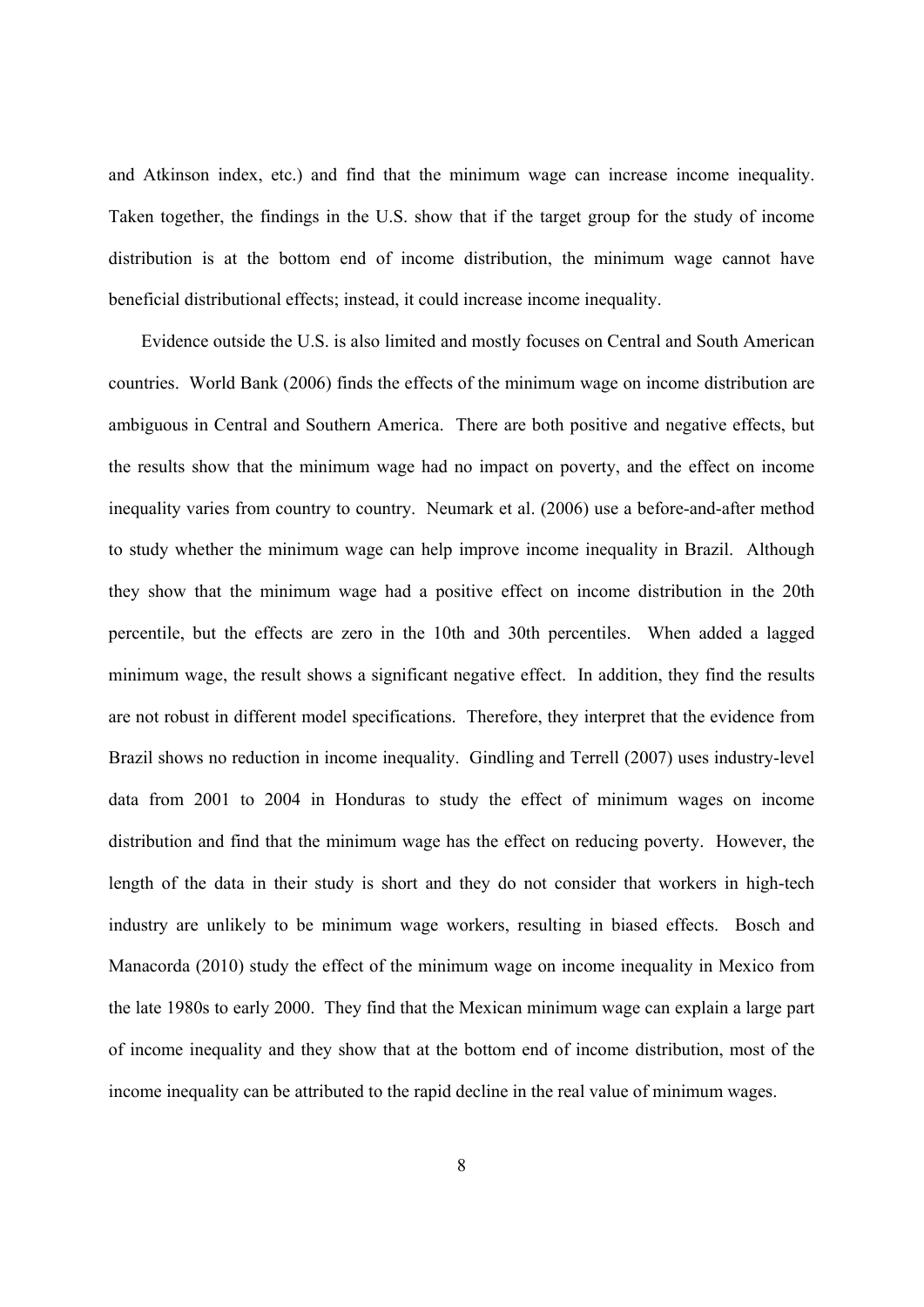## **3. The Minimum Wage Policy in China**

Prior to 1994, China had no minimum wage law. In 1984, the country simply acknowledged the 1928 "Minimum Wage Treaty" of the International Labour Organization (ILO) (Su 1993). Due to the sluggish wage growth and high inflation in the late 1980s, Zhuhai of Guangdong Province first implemented its local minimum wage regulations, followed by Shenzhen, Guangzhou, and Jiangmen in 1989. It was not until the eruption of private enterprises in 1992 when labor disputes became frequent that the Chinese Central Government began to consider the minimum wage legislation (Yang 2006). In 1993, China issued its first national minimum wage regulations, and in July 1994, they were written into China's new version of the Labor Law.

The 1994 legislation required that all employers pay wages no less than the local minimum wages. All provincial, autonomous-region, and municipality governments should set their minimum wages according to five principles and report them to the State Council of the Central Government. Specifically, the five principles indicated that the setting and adjustment of the local minimum wage should synthetically consider the lowest living expenses of workers and the average number of dependents they support, local average wages, labor productivity, local employment, and levels of economic development among regions. These conditions provided considerable flexibility for provinces in setting minimum wage standards, with the economic development principle giving them the flexibility to restrain minimum wages to attract foreign investment (Frost 2002; Wang and Gunderson 2011). By December 1994, 7 of 31 provinces had set their own minimum wages. By the end of 1995, the number increased to 24.

In the early 2000s, the slow increase of the minimum wage along with growing concerns for uncovered/disadvantaged workers began to draw government's attention to consider new minimum wage regulations. In December 2003, the Ministry of Labour and Social Security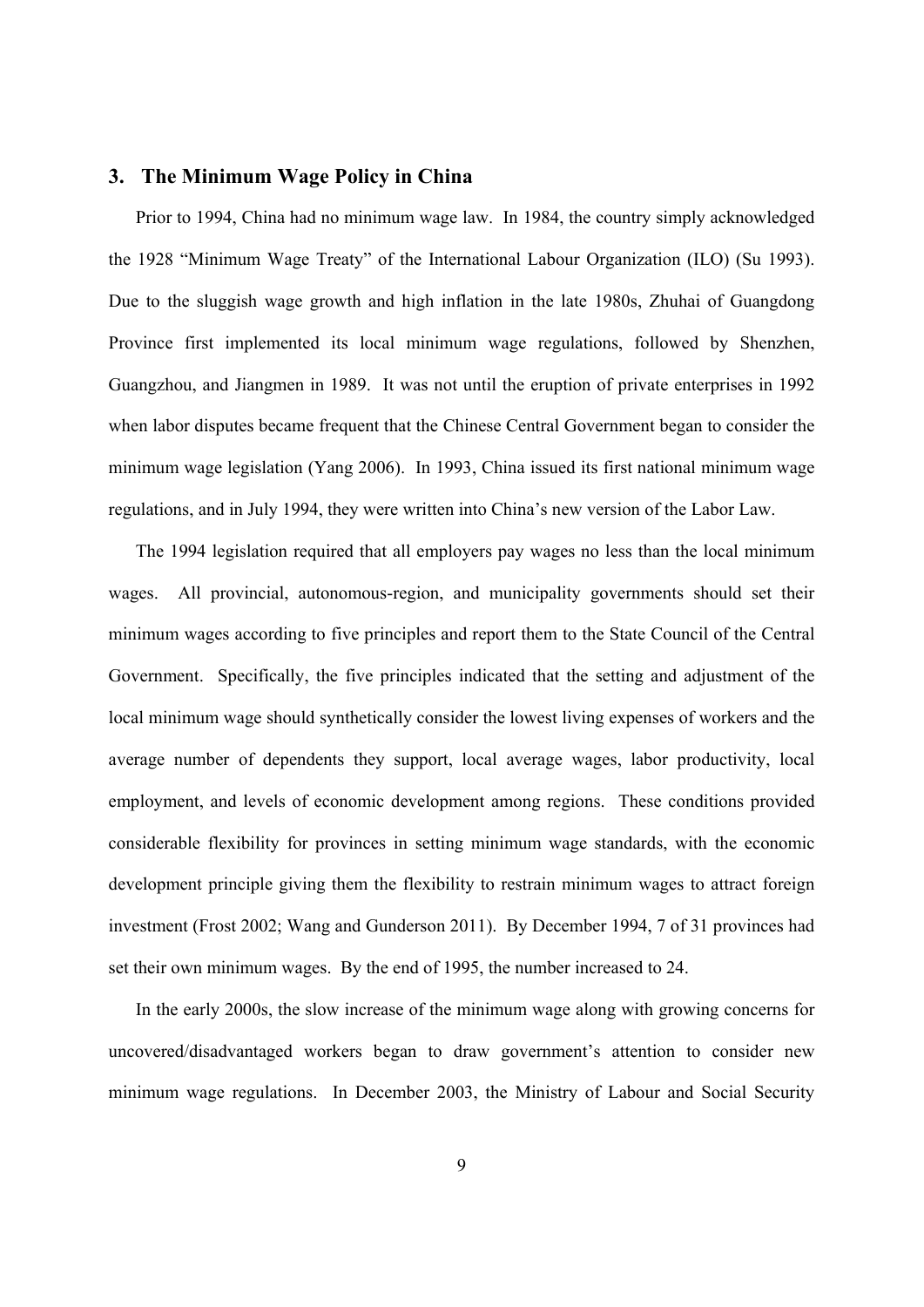passed "The Minimum Wage Regulations" and promulgated the new law in January 2004. The main features of this law involved extending coverage to state-owned and private enterprises, employees in self-employed businesses, and private non-enterprise units. In particular, the new law established two types of minimum wages: a monthly minimum wage applied to fulltime workers and an hourly minimum wage applied to non-fulltime employees. Importantly, the minimum wage standards were set and adjusted jointly by the local government, trade union, and enterprise confederation of each province. The draft would then be submitted to the Ministry of Labour and Social Security for review, and the Ministry would ask for opinions from the All China Federation of Trade Unions and the China Enterprise Confederation. The Ministry of Labour and Social Security can request a revision within 14 days after receiving the proposed draft. If no revision is brought up after the 14-day period, the proposed new minimum wage program is considered to be passed.

In addition, the new regulation required local governments to renew the minimum wage standards at least once every two years, and penalties for violation were increased from 20% to 100% of the owed wage to 100% to 500% of the owed wage.  $6$  Employers cannot include subsidies such as overtime pay or canteen and traveling supplements as part of the wage when calculating minimum wages. The new regulations were put into effect on March 1st, 2004 and led to substantial increases in minimum wages.

# **4. Data and Research Design**

-

Though there is high interest in learning the effect of minimum wages on income inequality, research in this topic has been hampered by difficulties in collecting data. First, because

 $6$  This has affected compliance significantly. According to our calculation using 2002-2009 data, over the country the share of workers who earn less than the minimum wage declined continuously, reducing from 7.28 to 5.62% in the pre- and post-2004 periods (2002-2003, 2004-2009), respectively. In particular, the number decreased from 8.08 to 5.33% in the Eastern region between the same periods; whereas in the Central region, the number decreased from 6.19 to 5.46%.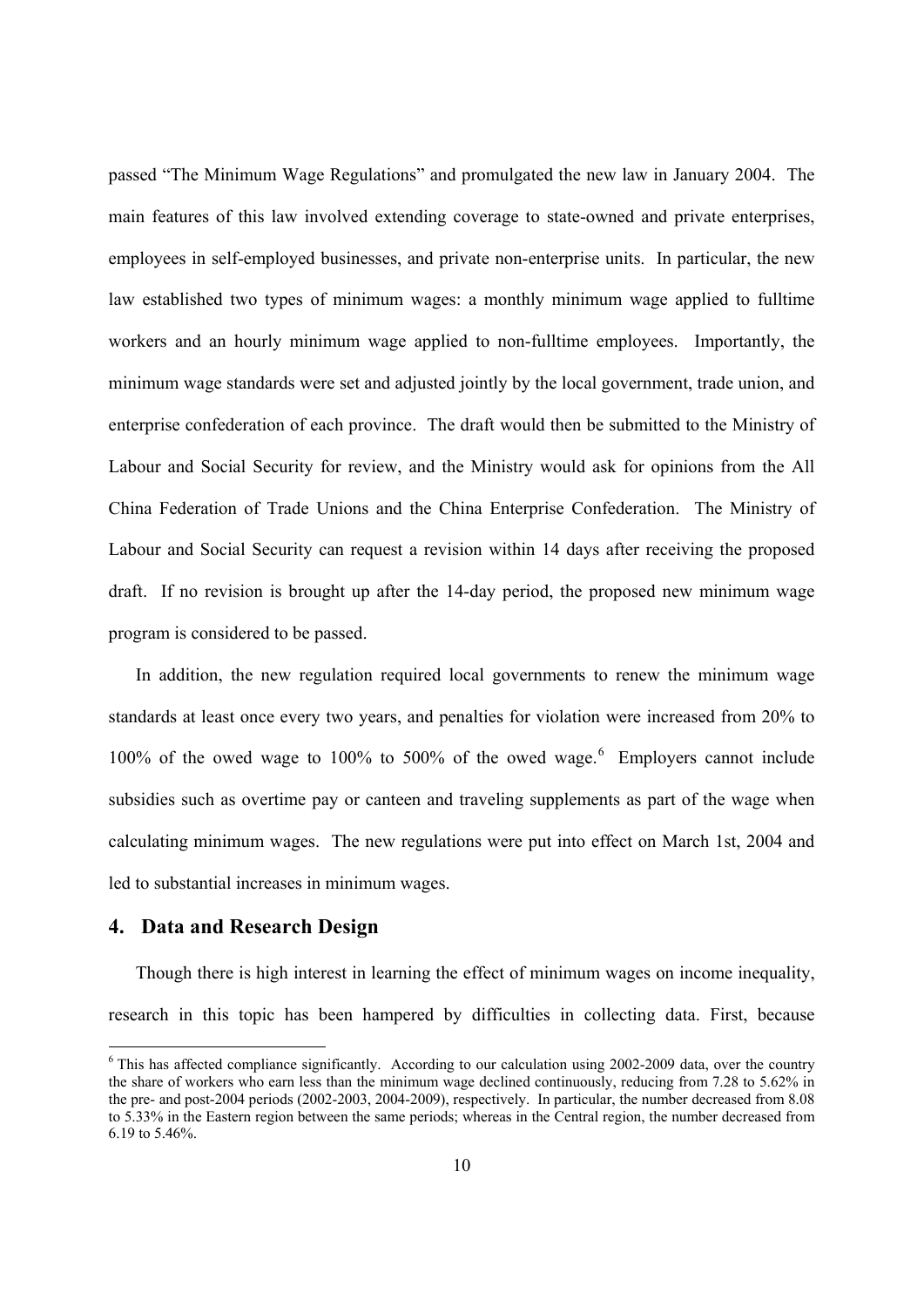provinces, municipalities, and autonomous regions in China have considerable flexibility in setting their minimum wage according to local conditions, there are often at least 3 or 4 levels of minimum wage standards applicable to various counties in most provinces.<sup>7</sup> The fact that each county is responsible for documenting its own minimum wage standards, indicating that countyor city-level minimum wage data containing the relevant information on the dates and the extent of minimum wage increase are not readily available.<sup>8</sup> Second, in China, it is difficult to find microdata that can be plausibly representative of the population and may be influenced by minimum wage increases. Furthermore, some provinces, such as Beijing and Shanghai, do not include social security payments and housing provident funds as part of wages when calculating the minimum wage, making their "official" minimum wage virtually higher.<sup>9</sup>

The data collection and research design were motivated by a desire to estimate the average effect of minimum wages on income inequality and to attempt to address some of the aforementioned challenges. In collecting the data, the goal was to obtain information on the minimum wage at the county level over a long time span, with a panel structure allowing for the use of fixed time and county effects to eliminate omitted variable bias arising from unobserved variables that are constant over time and those that are constant across counties. The income

-

 $^7$  For expositional convenience, we refer to "provinces, municipalities, and autonomous regions" as provinces.

<sup>&</sup>lt;sup>8</sup> The implementation date of a new minimum wage standard of a county can also differ across geographically contiguous neighbors within the same province. For example, Liaoning Province has the most complicated minimum wage scheme, in which 14 jurisdictions may enact their own standards on different dates. For instance, in 2007, Shenyang, Benxi, Dandong, and Panjin cities did not increase their minimum wages. In contrast, Dalian and Anshan cities increased their minimum wages from 600 RMB to 700 RMB on December 20th, on which day Jinzhou and Liaoyang cities increased their minimum wages from 480 RMB to 580 RMB and Chaoyang city increased its minimum wage from 35 0RMB to 530 RMB. Furthermore, the minimum wages of Fushun and Huludao cities increased from 400 RMB to 480 RMB on January 1st, whereas that of Yingkou city increased from 380 RMB to 480 RMB, that of Fuxin city increased from 350 RMB to 420 RMB, and that of Tieling city increased from 380 RMB to 420 RMB the following year. As such detailed minimum wage data by county are not readily available to the public, we took effort to collect the data by ourselves. 9

 $\degree$  In other words, with or without accounting for this issue, the difference can be substantial. For instance, the mean monthly minimum wages in Beijing and Shanghai were 651 RMB and 767 RMB in 2004-2009; however, the average expenses of both social security payments and housing provident funds in Beijing and Shanghai are as high as 376 RMB and 452 RMB over the same period, amounting to 58% and 59% of the nominal minimum wages, respectively. We discuss how we address this issue in the Data section.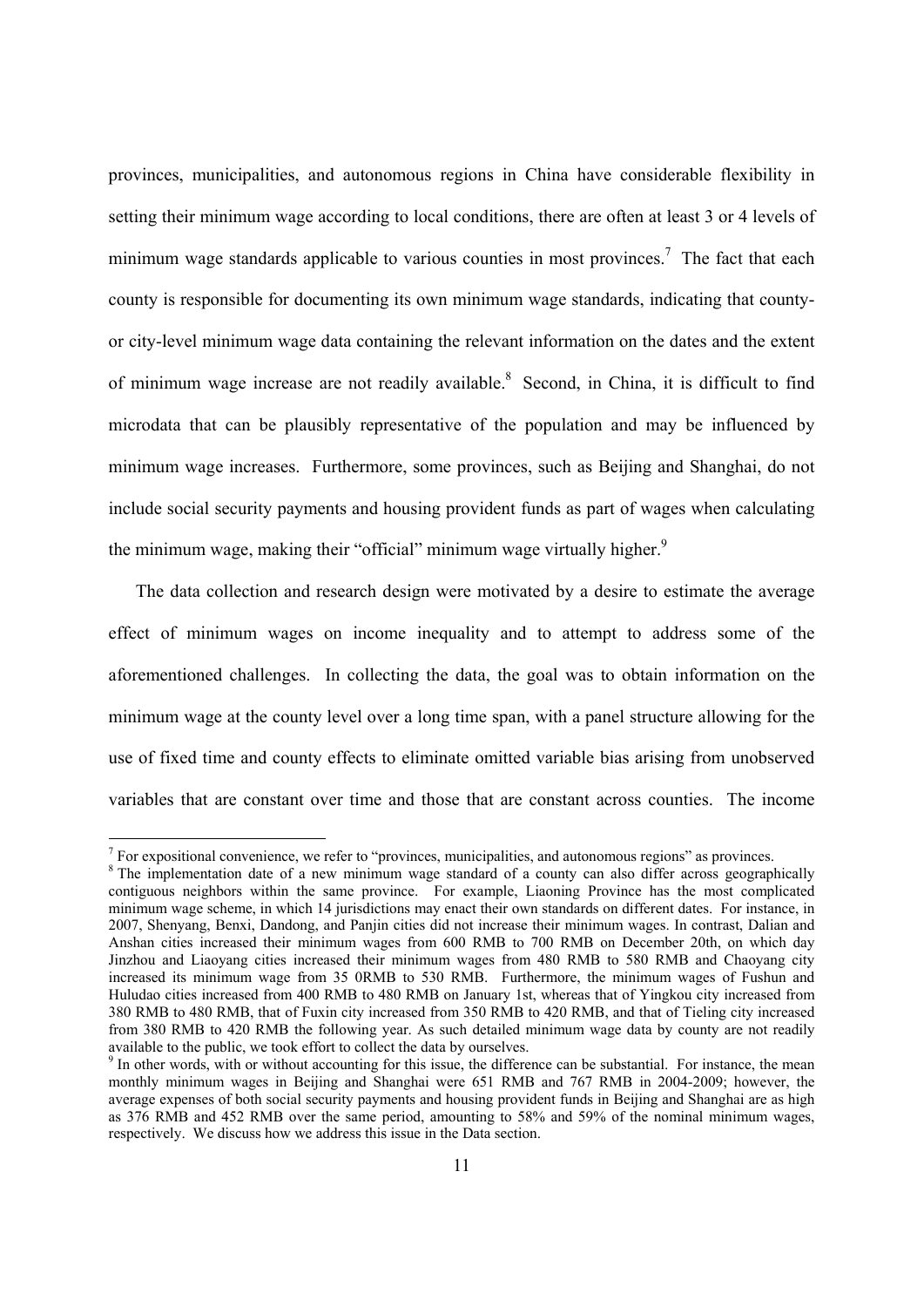sample needed to be a longitudinal microdata sample to allow the distribution of minimum wage workers to be estimated. For these reasons, and because the paper also aimed to examine how the Great Recession influenced our results, we sought to collect information on provinces that were potentially affected over as many years as possible.

#### **4.1.** *Data*

-

Our study primarily uses two data sources: the annual Urban Household Survey (UHS) from 2002 to 2009 and minimum wage data collected at the county level (6-digit area code) between 1994 and  $2012<sup>10</sup>$ . The UHS is a continuous, large-scale social-economic survey conducted by the National Bureau of Statistics of China (NBS) aiming to study the conditions and standard of living of urban households, which include agricultural and non-agricultural residents or nonresidents who live in the city for at least six months and some migrant households with local residency. With the use of sampling techniques and daily accounting methods, the survey collects data from households in different cities and counties over all 31 provinces in Mainland China for each quarter. In late December, survey teams of all provinces are required to verify and then upload the aggregated annual data to the Division of City Socio-economic Survey of NBS through intranet by January 10th of the following year. The UHS contains household information, such as income and consumption expenditure; demographic characteristics; work and employment; housing; and other family-related matters.

Note that the UHS is not publicly available and the NBS allows limited access to the microdata up to 16 provinces under certain conditions for academic research. Despite that, the 16-province sample includes most economically important provinces in mainland China as shown in the Appendix Table 1. Provinces contained in our sample are represented by darker

<sup>&</sup>lt;sup>10</sup> The commonly-used administrative area code in China is 6 digits. The first two digits identify a provincial administrative unit; the first four digits identify a prefectural administrative unit; whereas the six digits identify an administrative unit at the county level.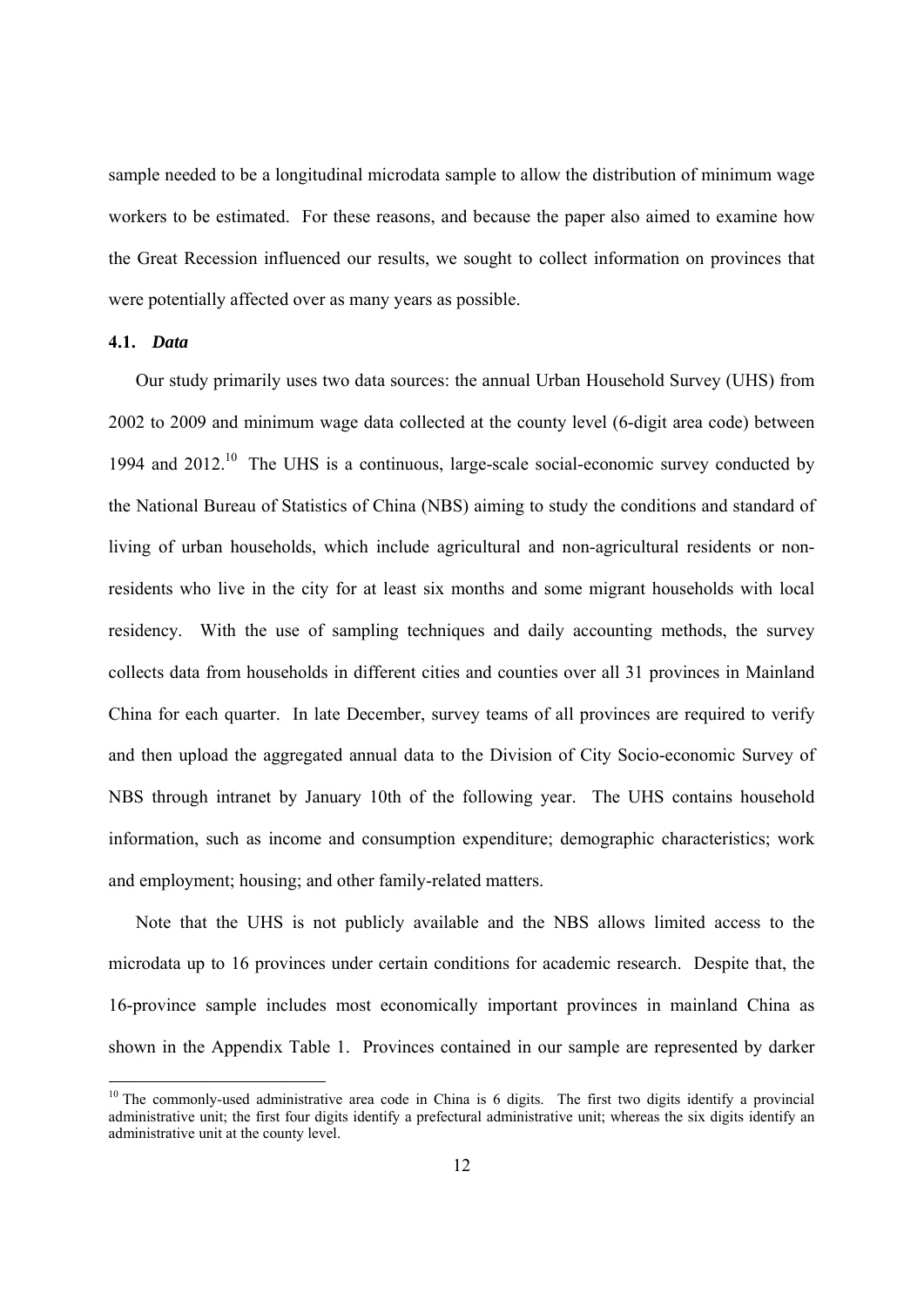areas, which include two major municipalities, Beijing and Shanghai, and four economically important provinces, Guangdong, Jiangsu and Shandong in the East China; Liaoning and Heilongjiang represent the northeastern region; five developing provinces in the Central China are Henan, Anhui, Hubei, Jiangxi, and Shanxi. Finally, the Western region covers the only municipality in the West, Chongqing, and three less developed provinces: Gansu, Sichuan, and Yunnan. Collectively, our 16-province sample contains 65% of the total population in China, covering 60% of the counties in the country (National Bureau of Statistics of China 2010).

Our primary objective was to thoroughly and accurately acquire relevant information on the minimum wage for each county. In China, provinces have considerable flexibility in setting their minimum wage standards according to local economic conditions, resulting in several levels of standards across counties/cities within the same province. Moreover, the adjustment date of a county's new minimum wage standard can also differ from its geographically contiguous neighbors within the same province, making the estimation of minimum wage effects more challenging. To effectively address this issue, we collected our minimum wage data from every local government website and carefully recorded the minimum wage information for approximately 2,000 counties every year from 1994 to 2012. As such, our data contain monthly minimum wages for full-time employees, hourly minimum wages for part-time employees, the effective dates of the minimum wage standards and the extent to which social security payments and/or housing provident funds were included as part of the minimum wage calculations. We then merge the minimum wage data into the UHS, a 16-province dataset that contains individual/household socio-economic information over the 2002-2009 period.

#### [Table 1 about here]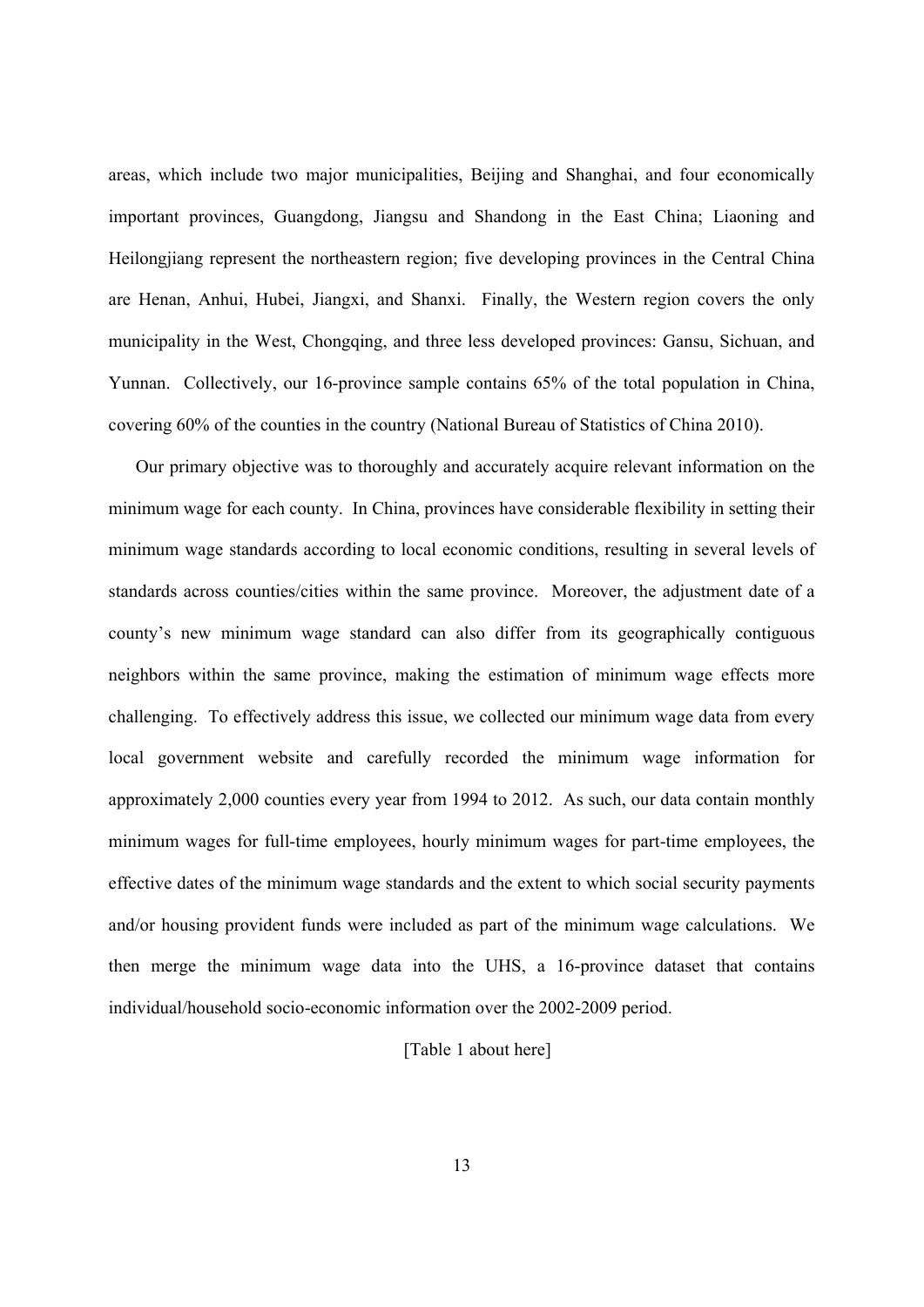We restrict our analysis to the disposable income per capita of each household as many studies do, and account for the differing living costs among provinces by applying the PPPadjusted deflator developed by Brandt and Holz  $(2006).$ <sup>11</sup> To reduce the effect from outliers, we winsorize the top two percentiles of the income distribution in each county-year group by assigning the value of the 97th percentile to the 98th and 99th percentiles. Sampling weights are used in all calculations.

Table 1 presents summary statistics of the key variables over the country and in each region—namely, log monthly minimum wages, the first (p10), median (p50) and ninth (p90) deciles of the log annual income distribution as well as the effective minimum wage—from 2004 to 2009. The table shows that the log minimum wage rose continuously (with a .61 log points increase) between 2004 and 2009, whereas the annual income at the bottom distribution (first decile) only grew .38 log points. For the median and the ninth decile of the income distribution, the increases are .50 and .54 over the same period, respectively. In short, the fact indicates that the minimum wage had increased faster than the income after 2004. In particular, these numbers show that income at the bottom end of the distribution had grown slower than that at the top end.

Looking at the effective minimum wage—our key variable—in the last row of Table 1. The rising trend of the effective minimum wage is apparent for the country and for the three regions. For example, the effective minimum wage (log points) improved steadily from -1.780 in 2004 to  $-1.674$  in 2008 for the county (except 2009).<sup>12</sup> Although the number of the Eastern region increased from 2004 to 2005, decreased in 2006 and 2007, then rose again in 2008, an upward trend was noted. For the Central and the Western regions, both effective minimum wages increased year by year over the 2004-2008 period. As anticipated, the more prosperous Eastern

<sup>&</sup>lt;sup>11</sup> The updated version which extended to year 2010 is at http://ihome.ust.hk/~socholz/SpatialDeflators.html.

<sup>&</sup>lt;sup>12</sup> Note that there was no increase in minimum wages in  $2009$  for the whole country due to the Great Recession, so that the effective minimum wage declined in that year.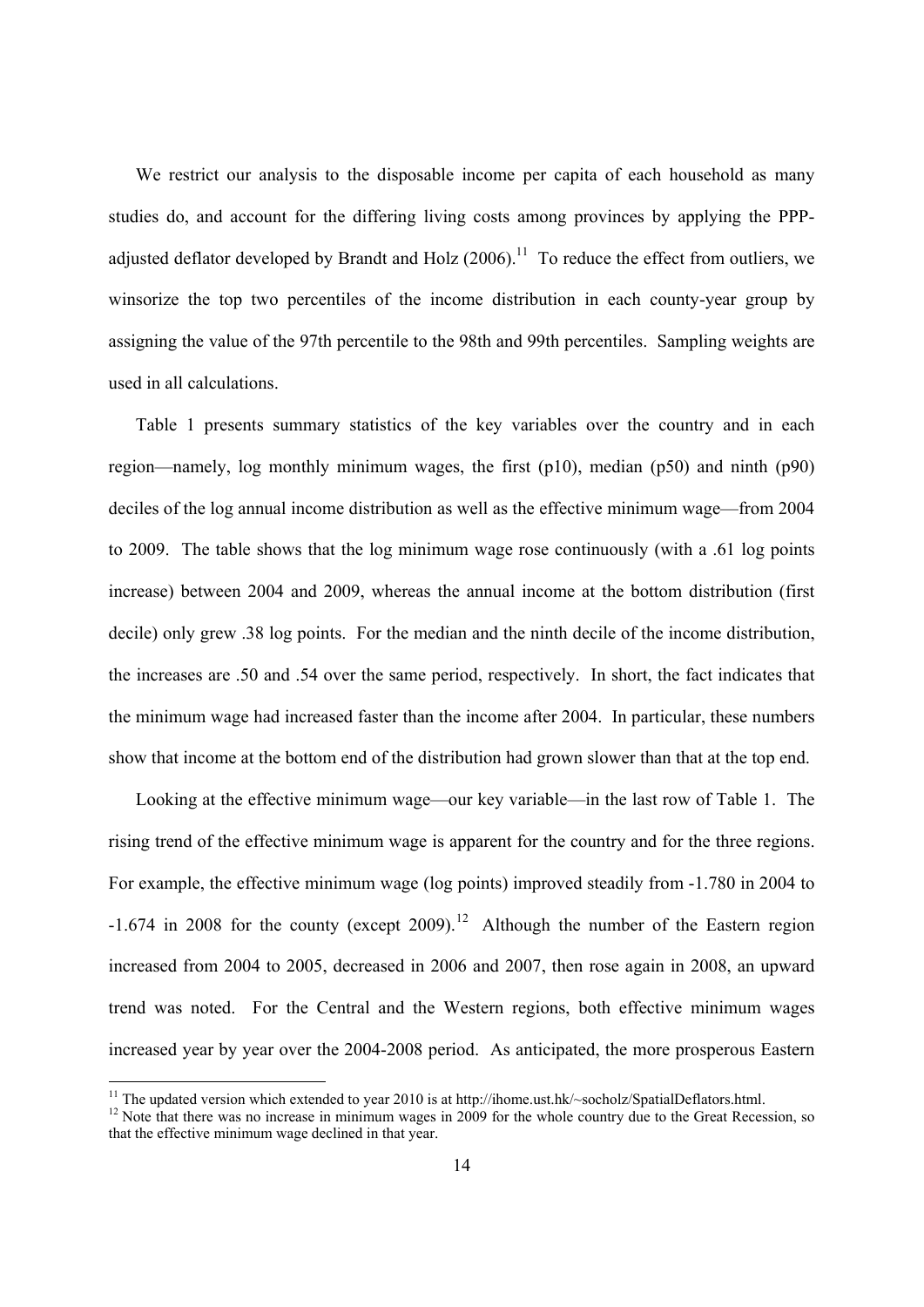region has the highest effective minimum wage (in absolute value) of the three regions in each year, and then followed by the West and the Central.<sup>13</sup>

## [Table 2 about here]

We also provide a summary of the characteristics of minimum wage standards in China over 2004-2009 in Table 2. The first row of Table 2 shows that approximately 5.62% of all workers earned less than the minimum wage and 3.28% earned just the minimum, meaning that a combined 8.90% of Chinese employees are minimum wage workers over the 2004-2009 period. Among those who earned the minimum wage exactly and less than the minimum wage, 63.84% and 61.52% are females, respectively. Furthermore, the minimum-to-average-wage ratio of workers receiving less than the minimum wage is 2.52, meaning that these disadvantaged workers earn a wage that is only approximately one-quarter of the official standard.

For different age cohorts, Table 2 shows that young adults (age 15-29) are more likely to be minimum wage workers. With increase age, the percentage decreases. Similarly, we find the same decreasing pattern in the skill panel. Looking at the characteristics of workers by industry, Table 2 shows that the housekeeping sector has the largest share of minimum wage workers: approximately 20.21% of housekeepers earn less than or equal to the minimum wage. Wholesales and retail sales as well as hotel and restaurant sectors also have 16.76% and 16.50% of workers earning below or equal to the minimum wage, respectively.

#### **4.2.** *Research Design*

-

Our objective is to assess the impact of minimum wages on the income distribution. As noted in Section 1, nearly all existing studies on minimum wages in China use pooled time-

<sup>&</sup>lt;sup>13</sup> The minimum wage in Table 1 accounts for the fact that some provinces include social security payments and/or housing provident funds as part of the wage when calculating minimum wages. The minimum wages in Beijing, Shanghai and Jiangxi do not include social security payments and housing provident funds, and the minimum wages in Jiangsu began to include only social security payments (but not housing provident funds) on November 1st, 2005.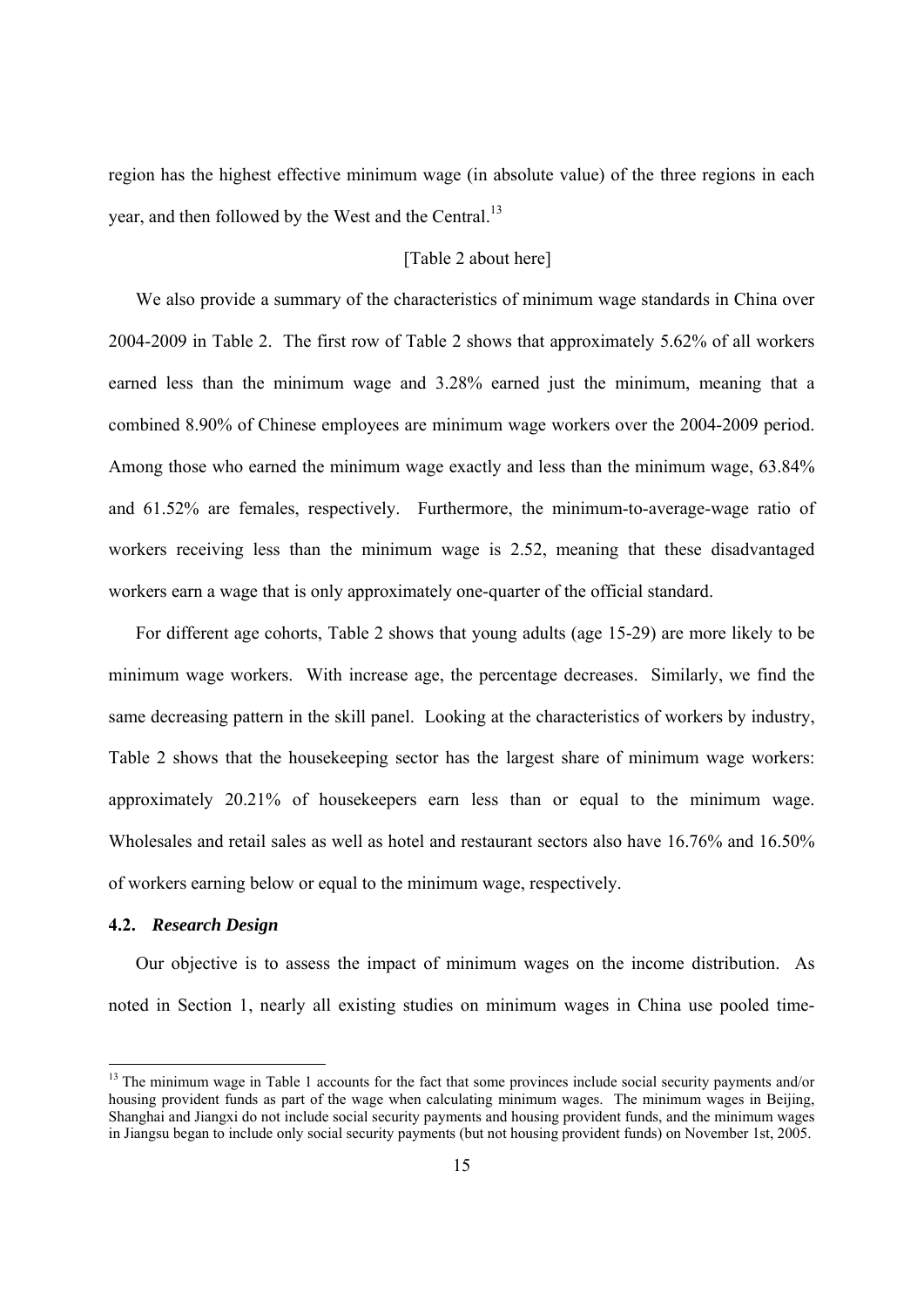series/cross-section data at the provincial level and tend to find mixed results, implying that a "consensus" of distributional effects remains to be established. Thus, our study attempts to reconcile the existing findings using detailed/complete minimum wage data, which permit the use of a panel structure analysis of minimum wage effects, exploiting the greater variation in relative minimum wages at the county level and avoiding the measurement error caused by using a uniform provincial minimum wage. Moreover, unlike previous studies that use aggregate published statistics, our study uses household survey microdata, which allows us to calculate the dependent variable—the income differentials—at the county level, which contains more variation and information on local conditions. Ideally, this feature should yield more reliable estimates of the distributional effects of minimum wages in China.

To more accurately estimate the distributional effects of minimum wages, our analysis use the county-level minimum wage (over 2,000 counties) and the UHS microdata from 16 representative provinces. Specifically, our panel data allow us to estimate an reduced form equation proposed in Lee (1999) and used in Autor et al. (2014) and Bosch and Manacorda (2010). Assume that  $w_{ct}^q$  is the *q*-th percentile of the log income distribution in county *c* at time *t* and  $w_{ct}^{*q}$  is the latent percentile, i.e., the one that would have been observed in the absence of the minimum wage. If there exists a sufficiently high percentile  $p$ , such that income at this percentile or higher percentiles are unaffected by the minimum wage, that is,  $w_{ct}^s = w_{ct}^s$ ,  $s \ge p$ . Bosch and Manacorda (2010) shows that the censoring model implies that the log *p* to *q* income differential can be represented as:

$$
w_{ct}^{q} - w_{ct}^{p} = w_{ct}^{*q} - w_{ct}^{*p}, \text{ if } w_{ct}^{*q} \ge MW_{ct} w_{ct}^{q} - w_{ct}^{p} = MW_{ct} - w_{ct}^{*p}, \text{ if } w_{ct}^{*q} < MW_{ct}, \tag{1}
$$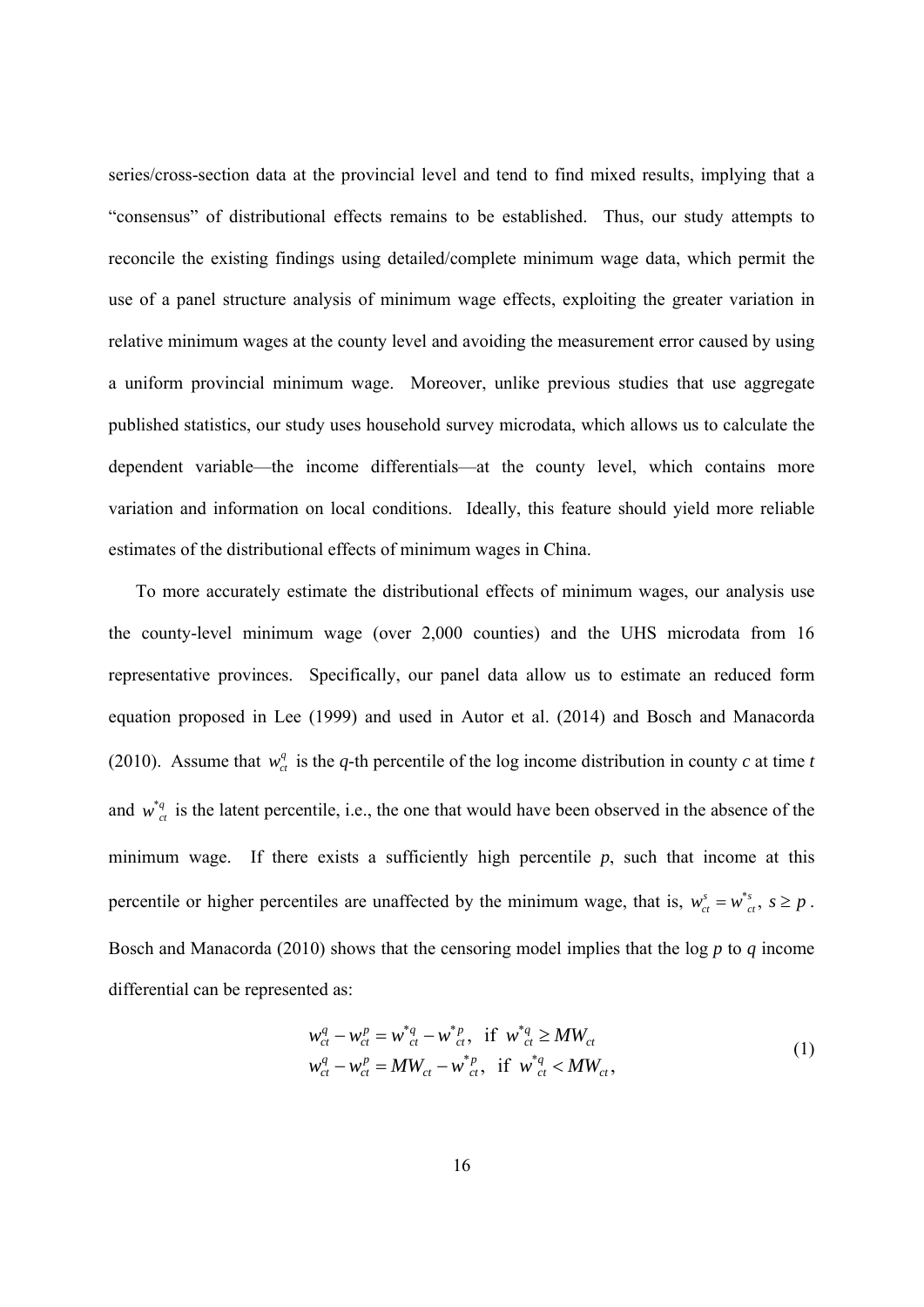where  $MW_{ct}$  is the log of nominal minimum wage in county  $c$ . Eq.(1) indicates that the actual  $q$ to *p* percentile differential in the log income distribution in county *c* at time *t* equals its latent differential if the latent *q*-th percentile is higher or equal to the minimum wage of county *c* at time *t*. Otherwise, the actual *q* to *p* percentile differential equals the minimum wage and the *p*-th percentile if the latent *q*-th percentile is less than the minimum wage.

Following Lee (1999) and Autor et al. (2014), we parameterize the minimum wage effect as a quadratic function of the difference between the log minimum wage and the *p*-th percentile of the actual log income distribution by expressing the *q* to *p* percentile differential  $w_{ct}^q - w_{ct}^p$  in Eq.(1) as a function of latent wage differential plus a minimum wage effect. That is, our estimation equation is

$$
w_{ct}^{q} - w_{ct}^{p} = \beta_{1}^{q} (MW_{ct} - w_{ct}^{p}) + \beta_{2}^{q} (MW_{ct} - w_{ct}^{p})^{2} + X_{ct}' \gamma^{q} + \alpha_{c}^{q} + \alpha_{t}^{q} + u_{cqt},
$$
 (2)

where  $MW_{ct} - w_{ct}^p$  is the "effective" minimum wage variable of county *c* in year *t*, showing that the minimum wage relative to some level of local income that is unaffected by the minimum wage and that proxies for local living standards. We include  $(MW_{mt} - w_{mt}^p)^2$  in the equation to capture the property that  $w_{ct}^q - w_{ct}^p$  exhibits "flatten to the left" as shown in Lee (1999); *X* is a set of control variables to capture aggregate business cycle effects;  $\alpha_t^q$  is a set of fixed year effects; and  $\alpha_c^q$  is a set of fixed county effects. The disturbance term *u* is assumed to be serially uncorrelated and orthogonal to the independent variables.

To address the bias from the specification error and the potential endogeneity problem, we include several control variables in estimating the equation. First, the county GDP per capita and CPI (city level) capture aggregate business cycle effects and controls for the Great Recession. Second, the county foreign direct investment (FDI) is used to control for that provinces may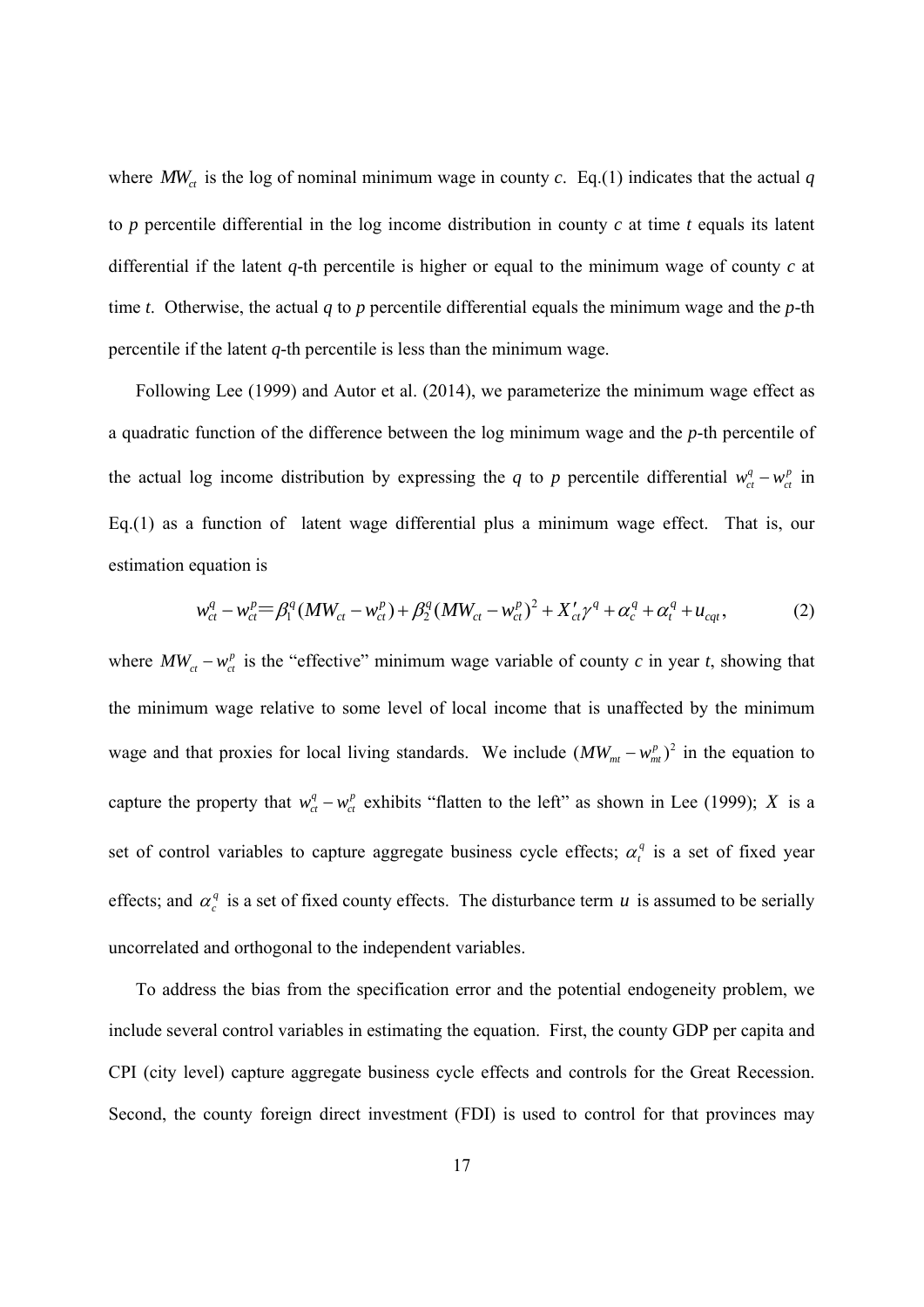restrain the minimum wage to attract foreign investors (Frost 2002). Because the decisions of whether to increase minimum wages are determined by government officials, who often must consider local economic conditions, we collectively include these controls to address this issue.

#### **4.3.** *Decomposing Changes in Income Inequality*

To measure the contribution of the increase in the effective minimum wage to the observed rise in China's income inequality over the period of analysis, we decompose the total change in China's income distribution, at several decile differentials, into the sum of two effects: 1) The minimum wage effect; and 2) The effect other than the minimum wage.

Conceptually, we want to construct a counterfactual scenario which captures how the income distribution of China would have evolved absent the rise in minimum wages. That is, we construct counterfactual distributions to ask what the income distribution of China would be if, for instance, the effective minimum wage in 2009 was the same as in 2004, but the wage/income structure in 2009 prevailed. To calculate the effect from minimum wage changes, it is simply the difference between the observed and counterfactual distributions.

One approach to such counterfactual analysis that consists in reweighting the observations using the propensity score is developed by DiNardo et al. (1996). In their influential paper, DiNardo et al. (1996) apply a semiparametric method to obtain counterfactual densities and use these to analyze the effects of institutional and labor market factors on the U.S. wage distribution between 1979 and 1988. They find that the decline in the real value of the minimum wage over the 1979-1988 period has a large impact on the U.S. wage distribution, explaining up to 25 and 30 percent in the standard deviation of men's and women's log wages, respectively. Instead of using reweighing functions, Chernozhukov et al. (2013) complement the method in DiNardo et al. (1996) and, most importantly, provide standard errors for the estimates of those contributing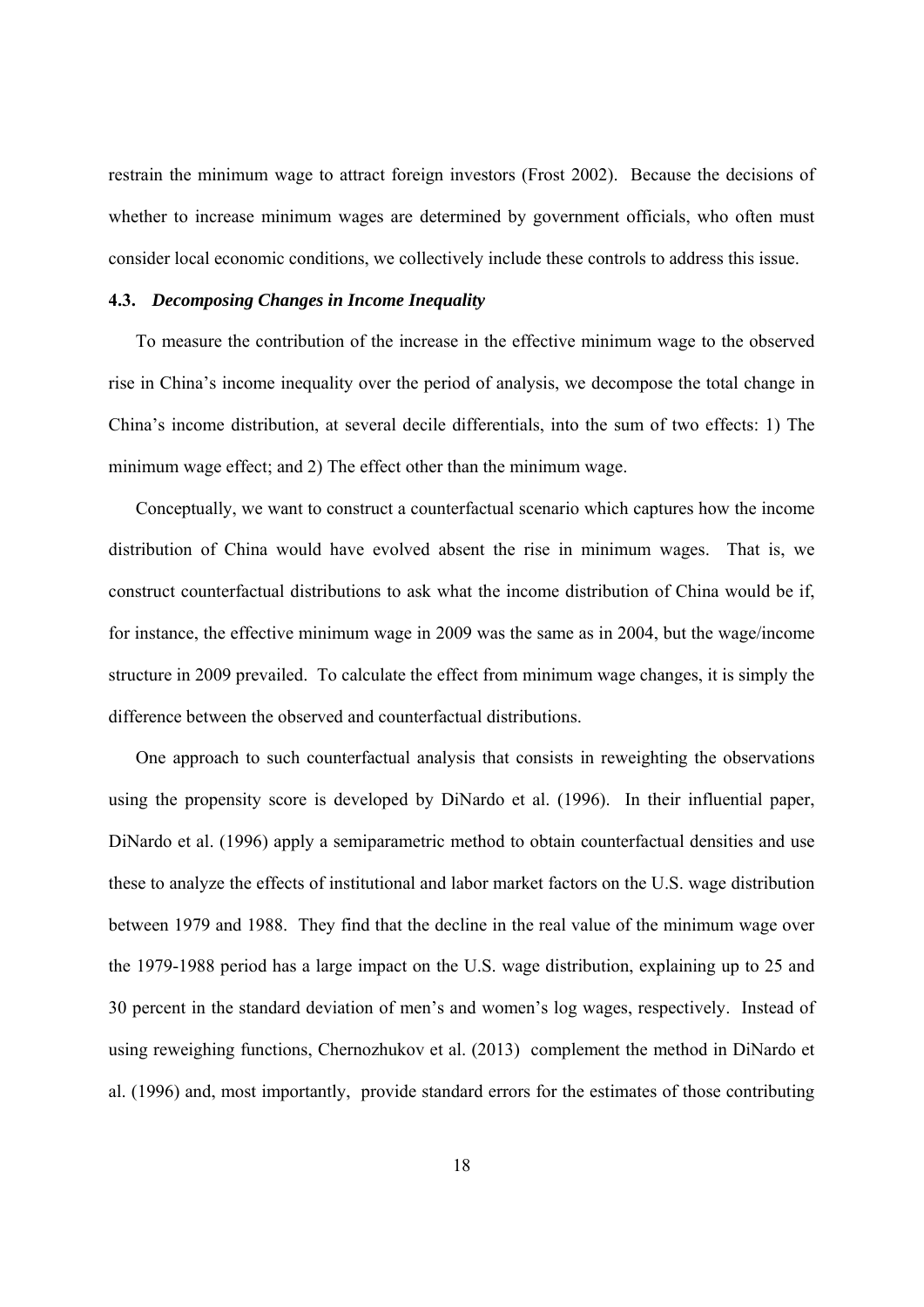effects. The use of standard errors—which was previously ignored in many decomposition analyses in economics—allows us to unravel the economic significance of diverse effects from the statistical uncertainty (Chernozhukov et al. 2013).

We apply the decomposition method in Chernozhukov et al. (2013) and define "1" as the target year (such as  $2009$ ) and "0" as the reference year (such as  $2004$ ). Let *Y*, be the disposal income per capita and  $X_t$ , be job market characteristics for years  $t = 1$  and  $t = 0$ . We define the conditional distribution functions  $F_{Y_0|X_0}(y|x)$  and  $F_{Y_0|X_1}(y|x)$  as the stochastic assignment of income to workers with characteristics x for years 0 and 1, respectively. Suppose  $F_{Y(0|0)}$  and  $F_{Y(1|1)}$  are the observed income distribution functions of for years 0 and 1, then  $F_{Y(0|1)}$  represent the counterfactual income distribution function—the one that would have prevailed for year 1 had year 1 faced year 0's minimum wage level  $F_{Y_0|X_0}$ . That is, the counterfactual distribution is defined as:

$$
F_{Y(0|1)}(y) := \int_{\chi_1} F_{Y_0|X_0}(y \mid x) dF_{X_1}(x).
$$
 (3)

Namely, we construct the counterfactual distribution by integrating the conditional distribution of income for year 0 with respect to the distribution of characteristics for year 1. And the quantity is well-defined if  $\chi_0$  the support of year 0's characteristics contains the support of year 1', i.e.,  $\chi_1 \subseteq \chi_0$ .

Next, given the counterfactual distribution in Eq.(3), we decompose the observed change in income distribution between year 0 and year 1 (e.g., 2004 and 2009) into:

$$
\underbrace{F_{Y(1|1)} - F_{Y(0|0)}}_{\text{Total change}} = \underbrace{[F_{Y(1|1)} - F_{Y(0|1)}]}_{\text{Due to changes in the minimum wage}} + \underbrace{[F_{Y(0|1)} - F_{Y(0|0)}]}_{\text{Due to changes in labor market characteristics}}
$$
\n
$$
(4)
$$

The first term on the right hand side of Eq.(4) estimates the contribution of minimum wage changes to the total change in income distribution between year 0 and year 1, whereas the second term captures the contribution of labor market characteristics. In estimating these conditional distributions, we use quantile regression as suggested by Chernozhukov et al. (2013).

## **5. Empirical Results and Discussion**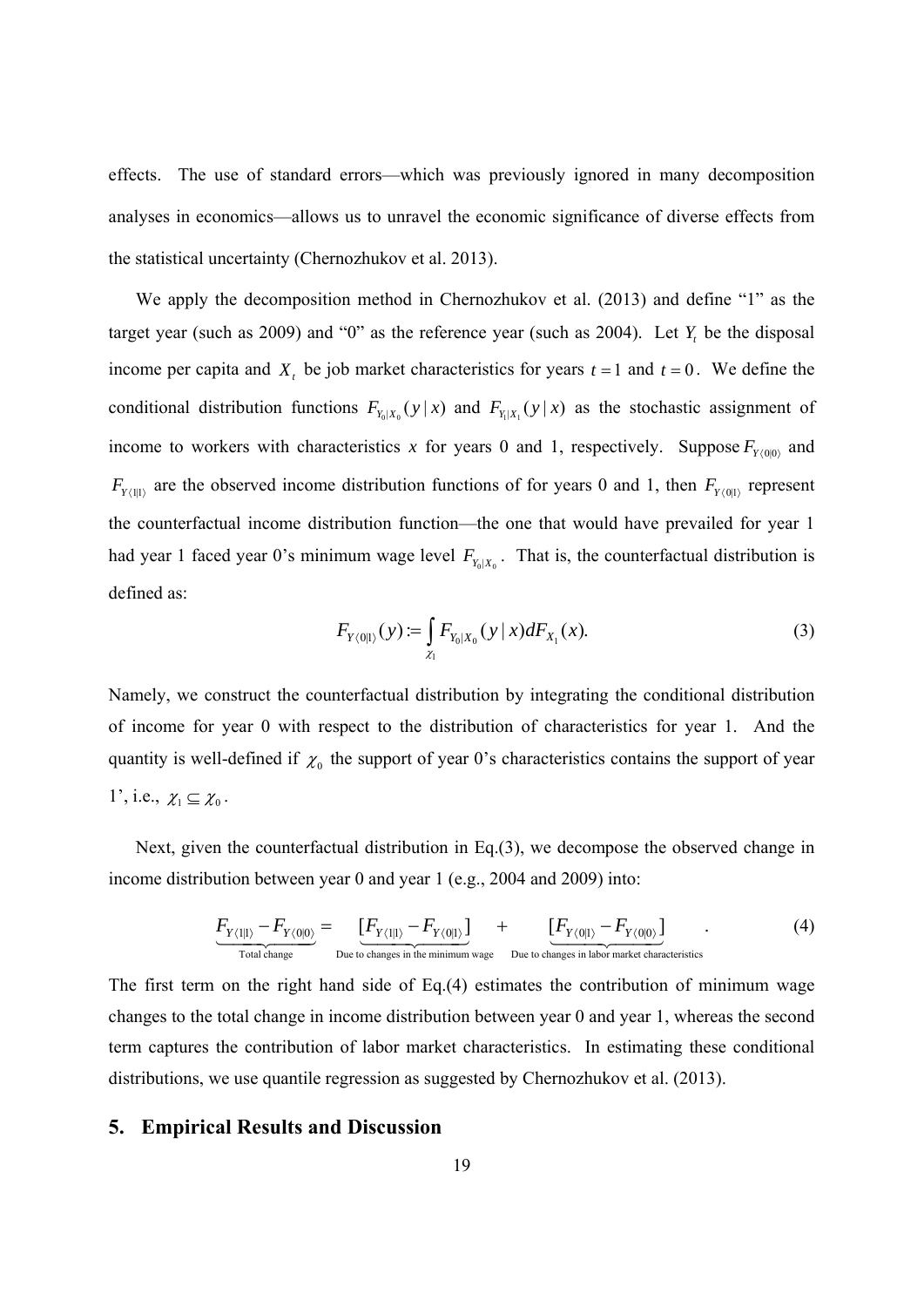#### **5.1.** *Minimum Wage Effects on Income Differentials*

We first present the estimation results of minimum wage effects on income differentials in Table 3. In each column, we estimate Eq. (2) using the fixed-effects model with four different specifications. All regressions are weighted by the size of county population and standard errors in parentheses are clustered at the county level. Entries in the tables refer to the estimated first derivative (marginal effect) of each dependent variable with respect to the effective minimum wage evaluated at the population-weighted average across counties and years.<sup>14</sup> Besides OLS, we also use 2SLS regression to address potential endogeneity issues. In 2SLS regressions, we instrument the observed effective minimum wage and its square using three instruments: 1) the log of the real minimum wage, 2) the square of the log of the real minimum wage, and 3) the interaction between the log minimum wage and average log median real wage for the county over the sample period.

### [Table 3 about here]

We report the OLS and 2SLS results in terms of marginal effects of four specifications for each percentile gap. In particular, we estimate the effects for four different time periods: pre-2004 (2002-2004), post-2004 (2004-2008, 2004-2009), and the entire sample period (2002-2009). Each entry refers to a separate regression, where each row refers to the differential between consecutive deciles of the income distribution and the median.<sup>15</sup> The first column of Table 3 reports the estimates with cluster-robust standard errors at the county level in parentheses for the specification using fixed year and county effects. In the second column, we report the estimates of the specification with both fixed year and county effects and the interaction of county and year

1

<sup>&</sup>lt;sup>14</sup> That is, each entry means  $\beta_1^q + 2\beta_2^q (MW - w^p)$  in which variables without the *ct* subscript refer to sample means over all counties and all periods.

<sup>&</sup>lt;sup>15</sup> For all 2SLS models, our F-tests (statistics not tabulated) show that the instruments are jointly highly significant and pass standard diagnostic tests for weak instruments as suggested in Stock et al. (2002).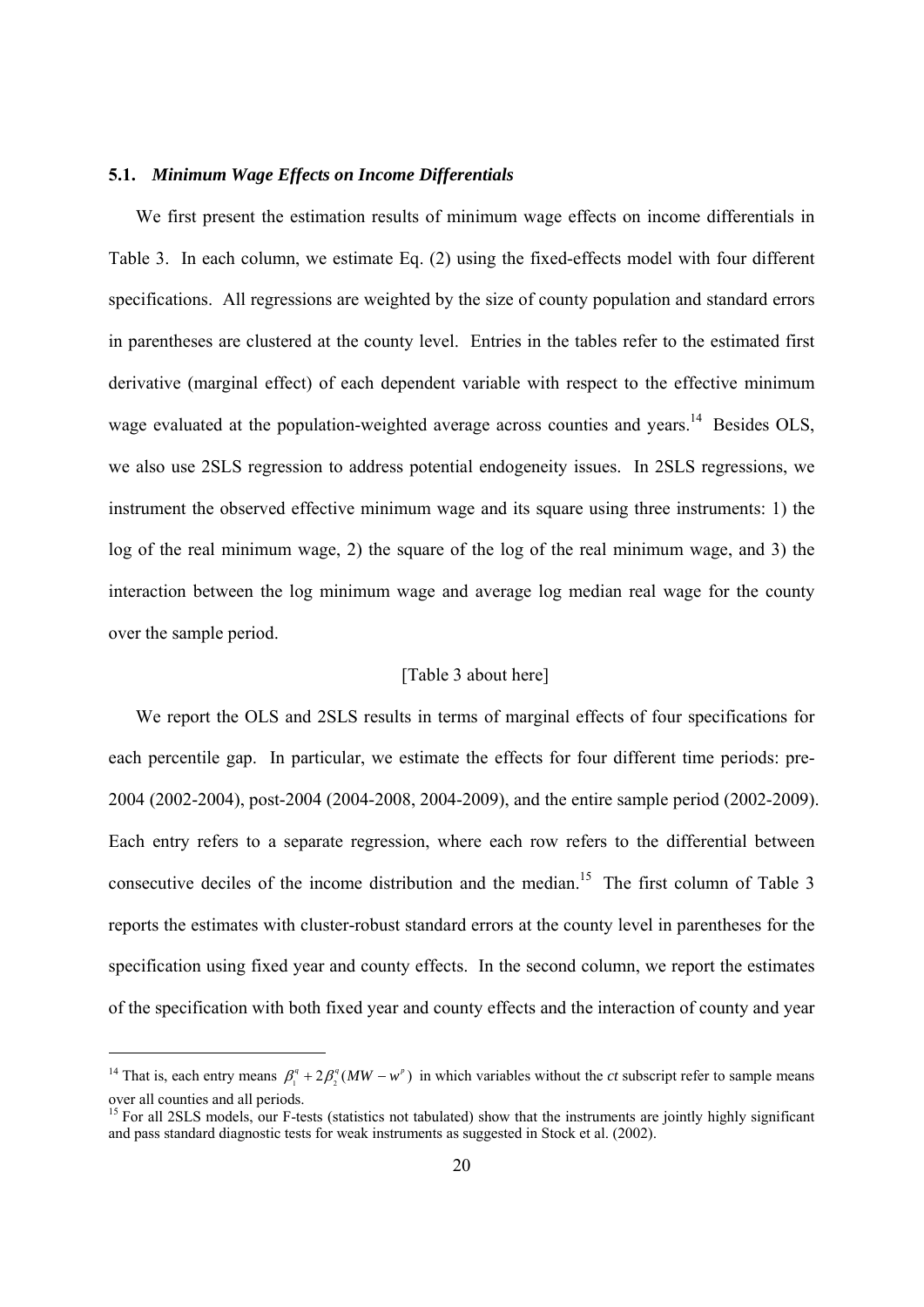dummies. This allows us to abstract from the differential changes in the minimum wage and latent wages across counties. The estimation of the third column further contains county trends, whereas in the fourth column we additionally include county covariates to control for the local economic conditions and business cycle effects.

The significance of our results is compelling: over all, we find that the minimum wage can reduce the income gaps between the median and the 5th, 10th and 25th percentiles of the income distribution at the bottom end; on the contrary, as a falsification test we do not find a statistically significant effect at the upper end (such as p75-p50 and p90-p50). For example, in column (1) of OLS results in the 2004-2009 period, a 10% increase in the effective minimum wage led to statistically significant 1.73%, 1.48%, and 1.37% reductions in the gap between the median and the 5th, 10th and 25th percentiles of the income distribution; whereas the marginal effects of 2SLS also show statistically significant 2.28%, 2.11%, and 1.64% reductions over the same period. As expected, the point estimates tend to become smaller at the higher percentile (e.g. 25th) than the lower one (e.g., 10th), implying some spillovers but the effect attenuates as moving up the income distribution ladder. Note that the OLS results at the upper end (p75-p50) and p90-p50) are statistically significant, but the effects turn insignificant in all 2SLS results. In addition, the numbers are all statistically insignificant for higher percentiles, suggesting the minimum wage do not have effects on income above the median.

In column (2) of Table 3, we additionally control for the interaction of year dummies with county dummies. By including county-year interaction fixed effects, we control for countyspecific factors that have been shown to be important predictors of changes in the income structure. These regressions effectively identify the effect of the minimum wage based on its differential variation across counties. Compared to column (1), the results of column (2) show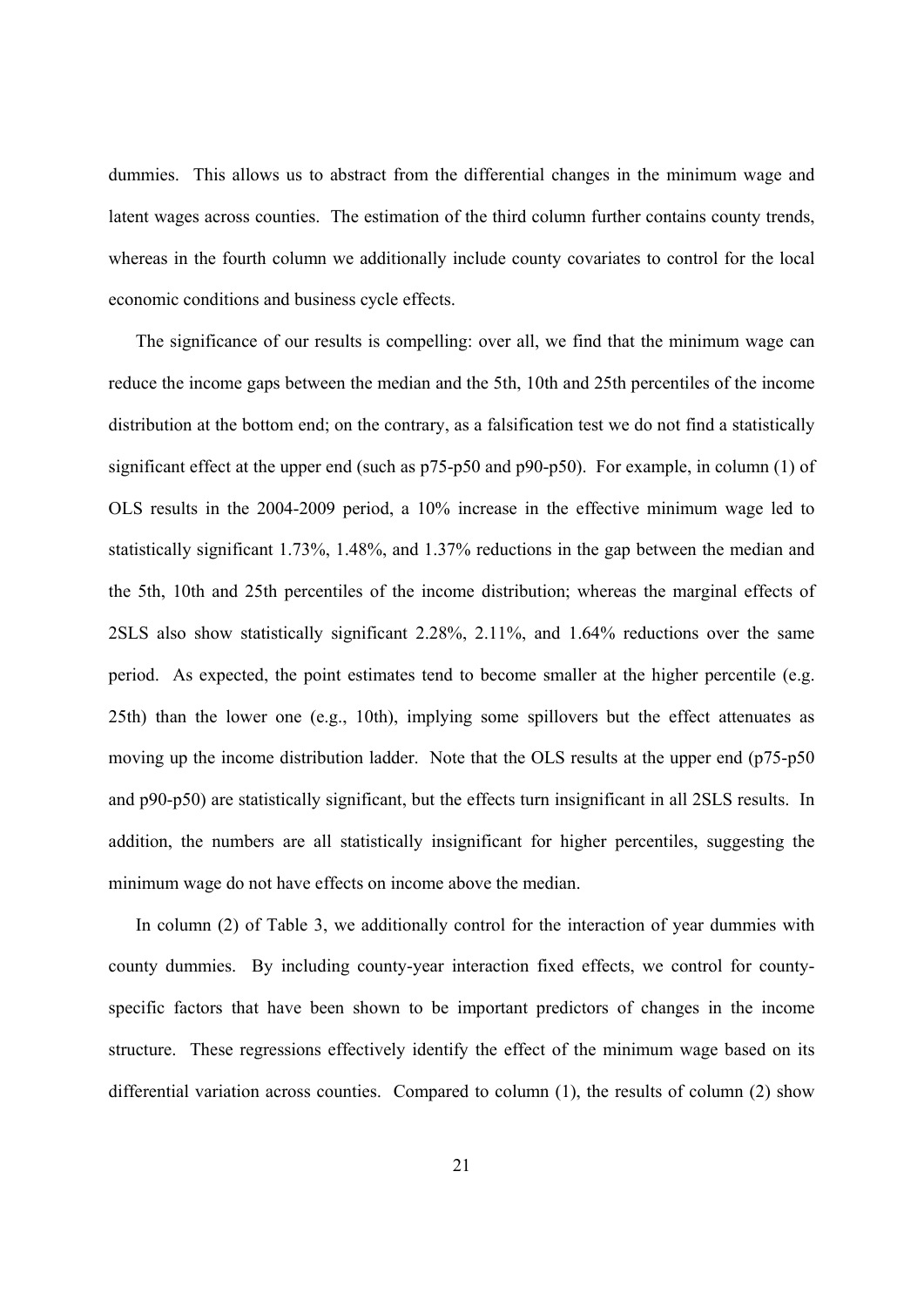stronger beneficial minimum wage effects on income distribution by reducing the income gaps at the bottom end.

Column (3) of Table 3 additionally controls for county specific linear time trends. Point estimates increase in absolute value at all percentils, implying that counties that experienced a larger increase in inequality also experienced a larger increase in the effective minimum wage. Point estimates are statistically significant up to the median and are insignificant afterward, implying pronounced spillover effects of the minimum wage that propagate to higher percentiles of the income distribution at the bottom but not the upper end. Estimates in column (3) suggest, for example the 2SLS result in 2004-2009 period, that a 10% increase in the effective minimum wage reduces the income gap between the median and the 10th percentile by almost 2.64% and the 25th decile by 1.94%, respectively.

Potential concerns for the results in the previous columns are that the correlation between income inequality and the minimum wage might be contaminated by the opening of the Chinese economy after becoming an official member of WTO in December of 2001, combined with soaring FDI, which others claim contributed to shaping the trends in income inequality. To address these possible issues, we additionally control for the factors that might be correlated with the trend in the effective minimum wage. Point estimates that include these additional controls are presented in column (4) of Table 3 and are remarkably similar to those in column (3) and more than those in columns (1)and (2). Except for the pre-2004 period (e.g., 2002-2004), we find that all estimates are statistically significant, suggesting our findings that minimum wage changes have beneficial effects on income inequality in China by essentially reducing income gaps at the bottom end of the income distribution.

#### **5.2.** *Results of Decomposing the Changes in Income Inequality*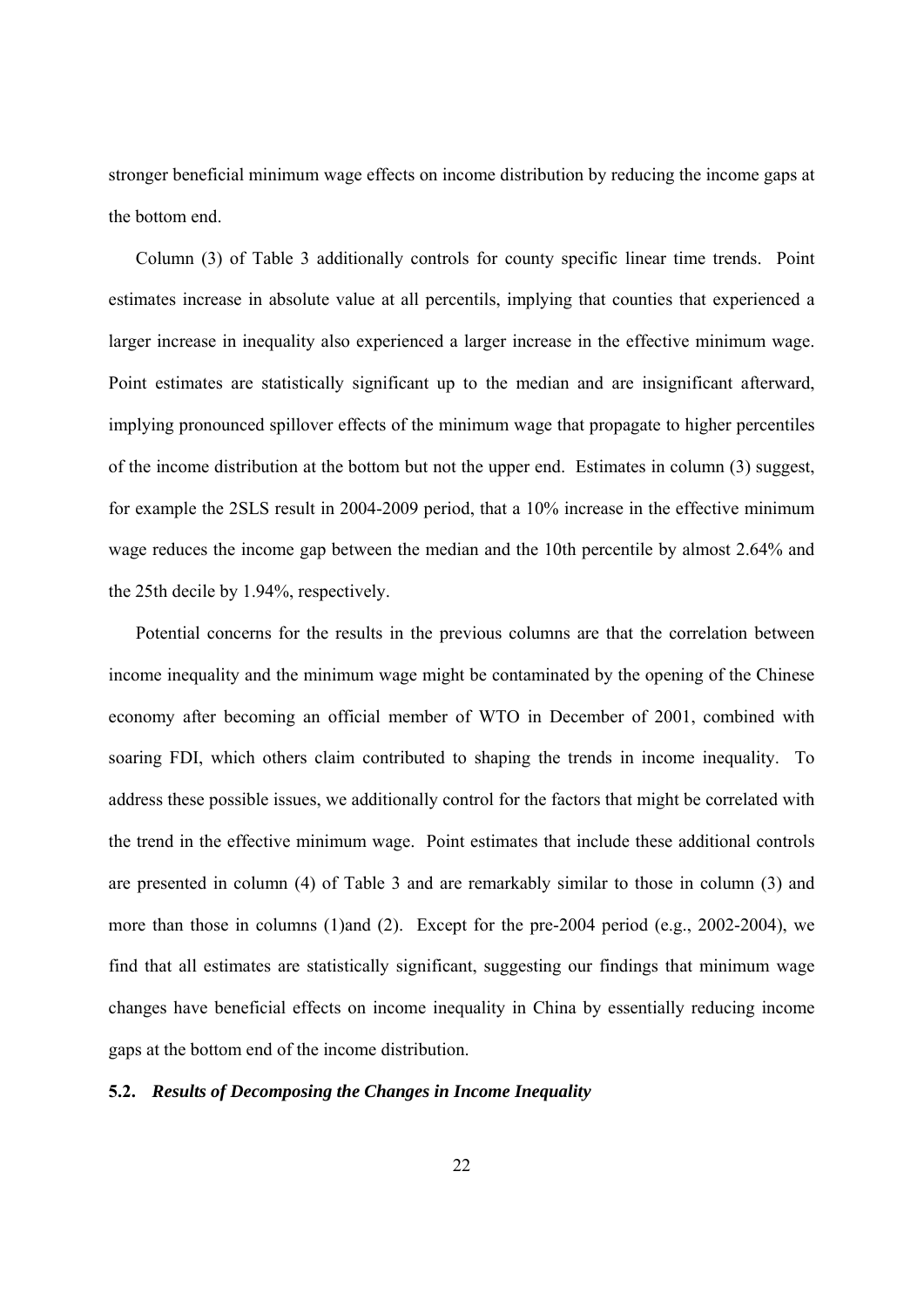We present the decomposition results in Table 4 using Eq.(4). To thoroughly investigate the changes in income inequality in China, we use several different measures and time periods as shown in the first and second columns. The inequality measures include income gaps between median and several percentiles of the income distribution, Gini coefficients, and the variance. We also separate our sample into pre- and post-2004 period as well as the entire from 2002 to 2009. Estimates of the total change during each time period are reported in the third column. The two contributing effects—due to changes in the minimum wage and changes in labor market-related characteristics—are reported in the fourth and fifth columns, respectively. Bootstrapped standard errors with 100 repetitions are given in parentheses.

#### [Table 4 about here]

For all inequality measures, we observe statistically significant increases in income inequality in every time period, which is consistent with the trend in Figure 2. Besides, our main interest is to examine the effect of the minimum wage at both the top and the bottom of the distribution, especially the latter. First looking at the effects of the minimum wage on income inequality at the bottom of the distribution (p50-p5, p50-p10, and p50-p25): except pre-2004 period, we find that changes in the minimum wage help reduce the income gaps in all time periods and the estimates are statistically significant. On the other hand, changes in labor market characteristics significantly increase the income gaps (except for p50-p25 in 2002-2004 period). For example, while the income gap of the median and the 10th percentile (p50-p10) grew .060 log points from 2004 to 2008, changes in the minimum wage during this period reduce the differential by .082 log points whereas changes in labor market characteristics (factors other than the minimum wage) increase the gap. Likewise, estimates of p50-p5 and p50-p25 show similar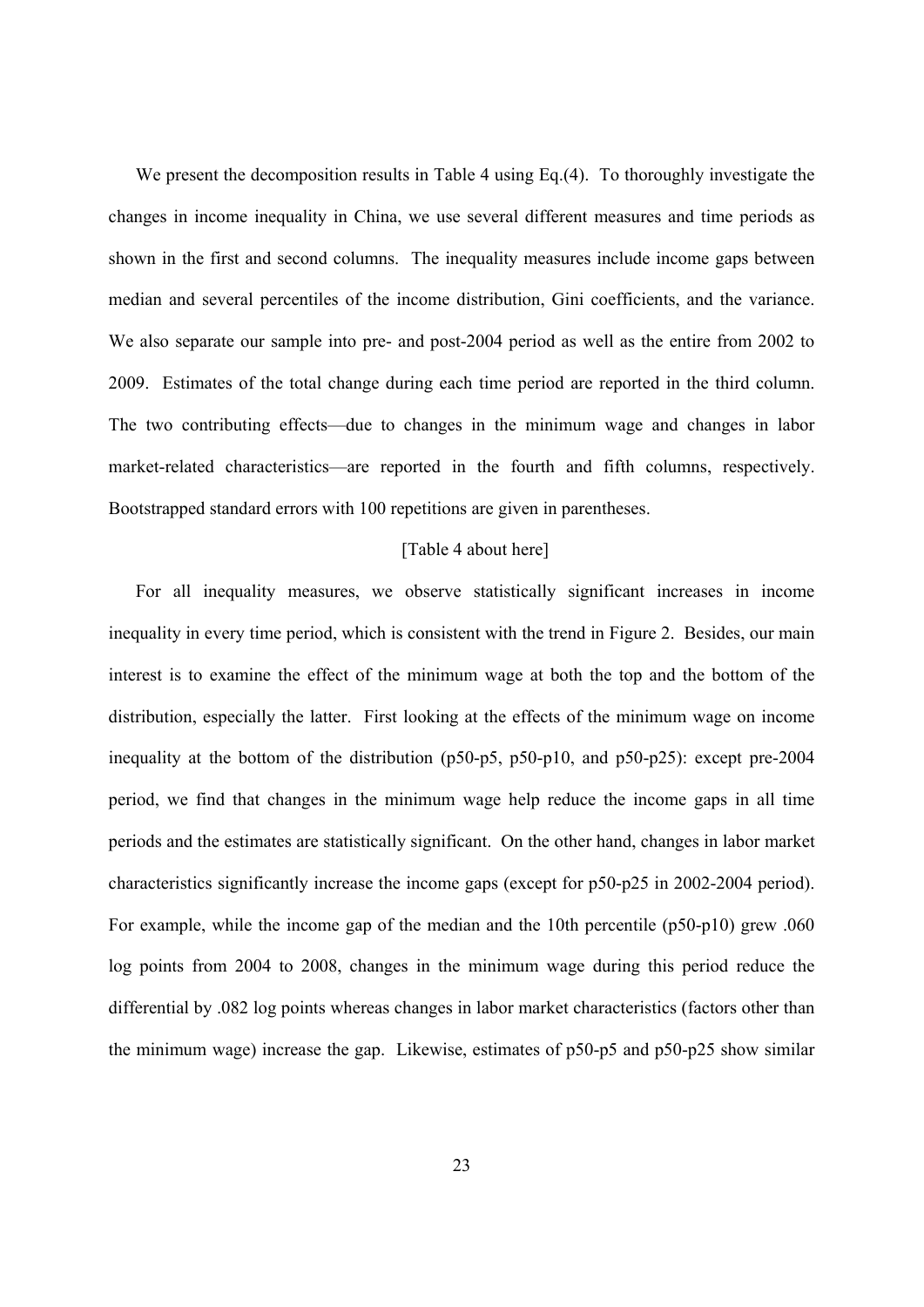results. In short, our decomposition results suggest that the increase in the minimum wage helps reduce a substantial part of the rise in income gap at the bottom of the distribution.

On the contrary, though income gaps at the upper end of the distribution (such as p75-p50 and p90-p50) increase as well in every time period, the minimum wage does not help to reduce the differential and seems to increase the gap in some cases. For example, the estimates of the minimum wage effect for p75-p50 in the fourth column are statistically insignificant except for the 2004-2009 period, whereas those for p90-p50 are not statistically significant for the two post-2004 periods but significant for 2002-2004 and 2002-2009 periods, implying that the minimum wage may have spillover effects and contributions of the minimum wage seem to be mixed at the upper end of the distribution.

Finally, we examine Gini coefficients and the variance for the four time periods and report the results at the bottom of Table 4. Not surprisingly, the two measures both show statistically significant increases in income inequality. By decomposing the estimates, we find that changes in the minimum wage consistently and significantly help reduce income inequality in all time periods. Most importantly, the results that the contributions of the minimum wage are substantial, consistent with our findings in Section 5.1 that the minimum wage policy plays an notable role in reducing income inequality in China, especially after the promulgation of the new minimum wage regulations in 2004.

In sum, our decomposition results based on several different specifications convey a similar message. The increase in the effective of the minimum wage appears to have beneficial effects on income distribution by reducing the income gap at the bottom and overall distribution of income in China over our sample of analysis.

## **6. Conclusions**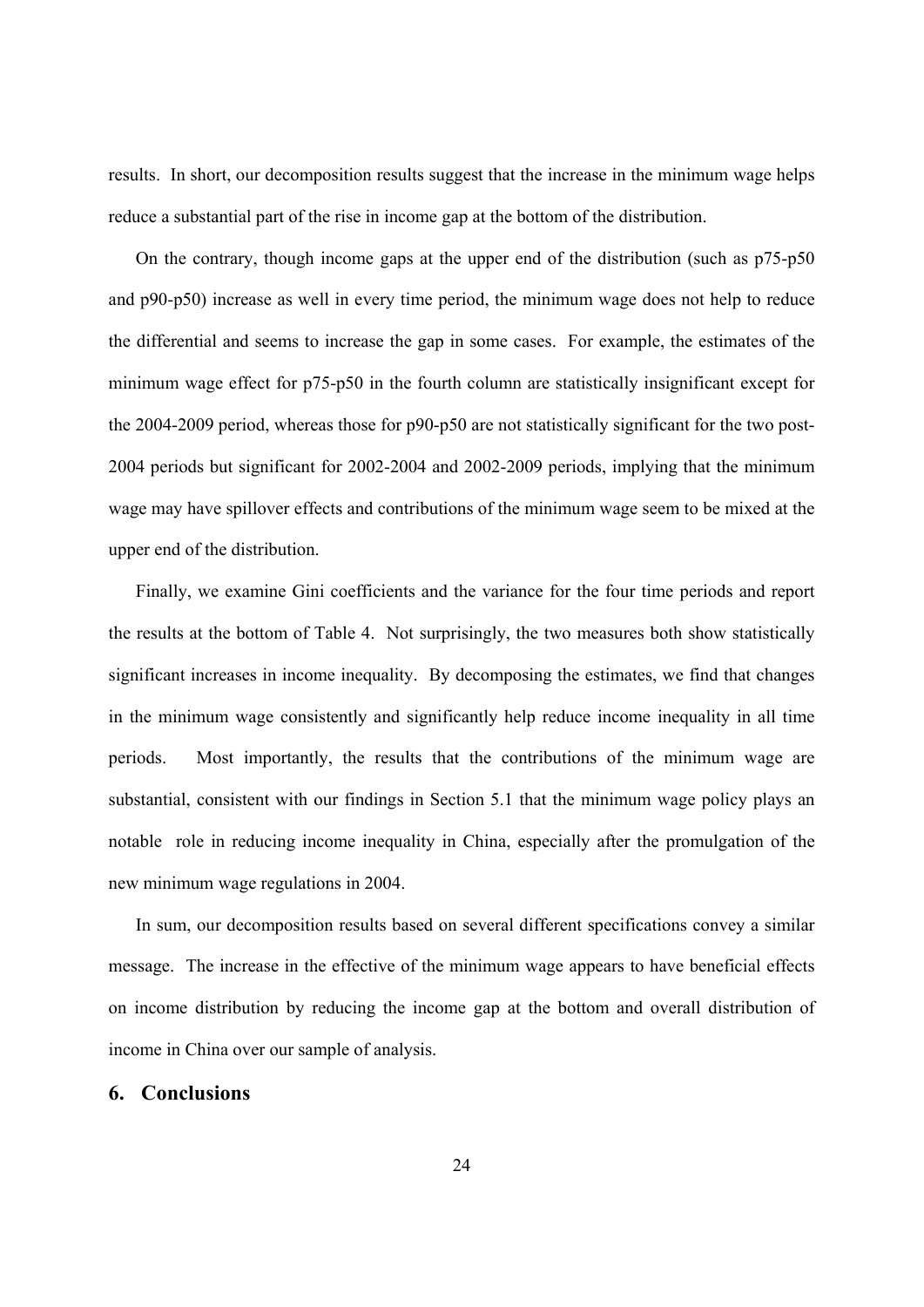We use a large set of panel data at the county level that contains relevant information on minimum wages, combined with a longitudinal household survey of 16 representative provinces, to estimate the distributional effect of minimum wage changes in China over the 2002 to 2009 period. Compared to previous studies using provincial-level data and reporting mixed results, we show that minimum wage changes significantly help reduce the income gap at the bottom end of the income distribution. For a falsification test, we do not find minimum wage changes have an effect on the income gap at the upper end of the distribution over the same period.

To gauge the contribution of minimum wage increases in reducing the income inequality, we decompose the total change in China's income distribution. Indeed, we find that minimum wage changes contribute substantially to reduce the income gap at the bottom end of distribution, especially in the post-2004 period. Likewise, the results for Gini coefficients and the variance also suggest that the minimum wage help reduce income inequality in all periods of our analysis.

In sum, our findings are consistent with recent studies that minimum wages play an essential role in earnings/wage inequality. In the U.S. and Mexico, both countries exhibit declining minimum wages (whatever real or effective) and rising inequality. Empirical evidence shows that the declining minimum wage accounts for a substantial part of the growth in inequality in both countries over the past three decades (Lee 1999; Bosch and Manacorda 2010; Autor et al. 2014). On the other hand, China experiences rapid increase in the minimum wage and rising fast inequality in the past 10 years which provides an opportunity to study the effect of the minimum wage on inequality in a contrasting environment (e.g., U.S. and Mexico). Our findings that minimum wage increases have beneficial effects on income distribution—by reducing income gaps, particularly, at the bottom end—provide both regional relevance and general implication, viewed in the context of the minimum wage literature.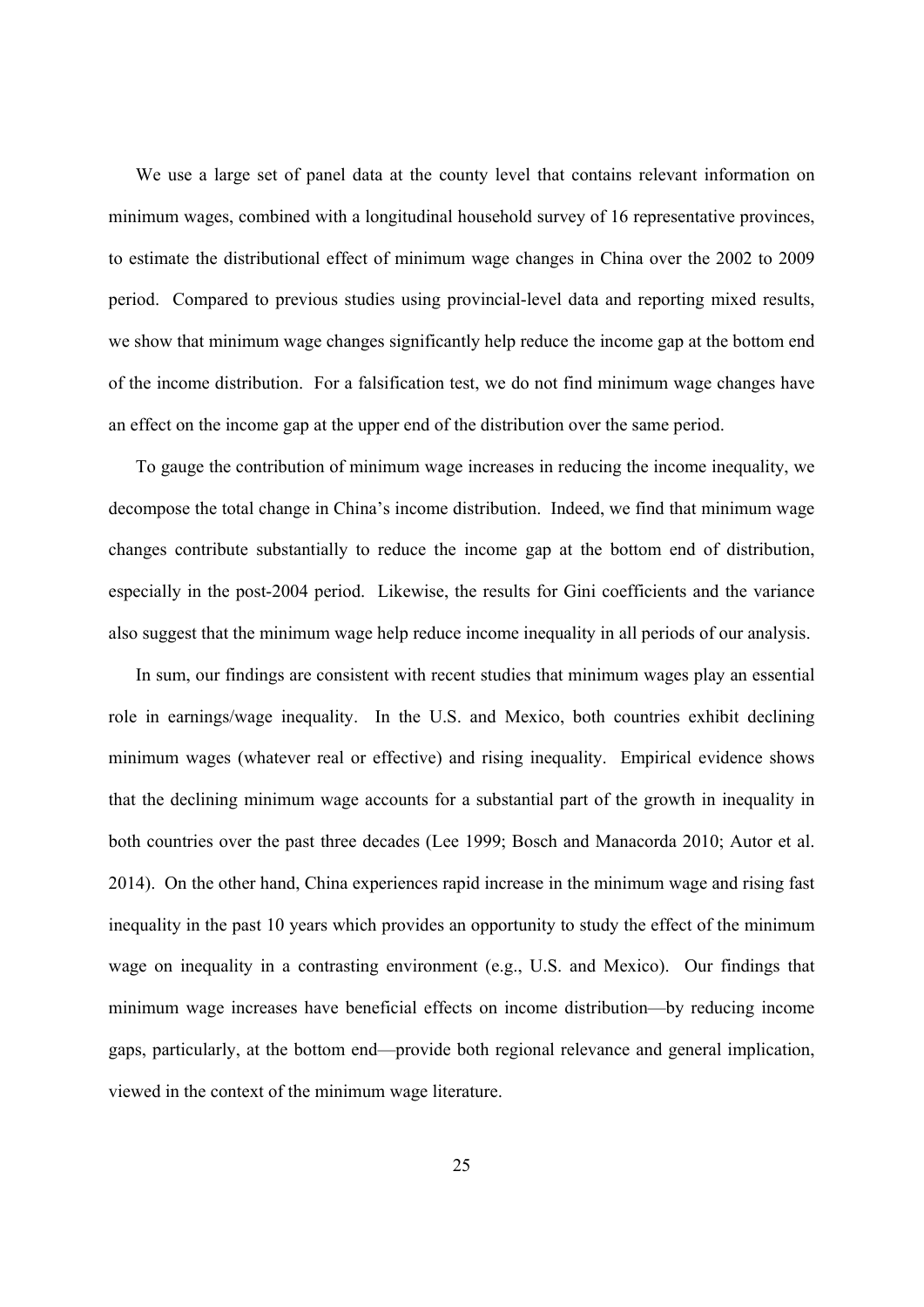# **References**

Addison, John T., and McKinley L. Blackburn. 1999. "Minimum Wages and Poverty." *Industrial and Labor Relations Review* 52 (3):393-409. doi: 10.2307/2525141

Autor, David H., Alan Manning, and Christopher L. Smith. 2014. "The Contribution of the Minimum Wage to U.S. Wage Inequality over Three Decades: A Reassessment." *National Bureau of Economic Research Working Paper Series* No. 16533.

Bosch, Mariano, and Marco Manacorda. 2010. "Minimum Wages and Earnings Inequality in Urban Mexico." *American Economic Journal: Applied Economics* 2 (4):128-49. doi: 10.2307/25760235

Brandt, Loren, and Carsten A. Holz. 2006. "Spatial Price Differences in China: Estimates and Implications." *Economic Development and Cultural Change* 55 (1):43-86. doi: 10.1086/505722

Burkhauser, Richard V., and T. Aldrich Finegan. 1989. "The Minimum Wage and the Poor: The End of a Relationship." *Journal of Policy Analysis and Management* 8 (1):53-71. doi: 10.2307/3324424

Card, David, and Alan B. Krueger. 1995. *Myth and Measurement: The New Economics of the Minimum Wage*. Princeton: Princeton University Press.

Chan, Anita. 2001. *China's Workers under Assault: The Exploitation of Labor in a Globalizing Economy*: ME Sharpe.

Chen, Jing. 2012. *The Employment Effect and Income Distribution Effect from the Minimum Wage Standard: Evidence of Chongqing*, Chongqing Normal University (in Chinese).

Chernozhukov, Victor, Iván Fernández-Val, and Blaise Melly. 2013. "Inference on Counterfactual Distributions." *Econometrica* 81 (6):2205-68.

Cheung, Steven N. S. 2004. Another Eye on Minimum Wages. In *Southern Weekly*. June 17 (in Chinese).

\_\_\_\_. 2010. The Lethality of Minimum Wages. In *Economic Information Daily*. February 24 (in Chinese).

Cooke, Fang Lee. 2005. *Hrm, Work and Employment in China*: Routledge.

DiNardo, John, Nicole M. Fortin, and Thomas Lemieux. 1996. "Labor Market Institutions and the Distribution of Wages, 1973-1992: A Semiparametric Approach." *Econometrica* 64 (5):1001-44. doi: 10.2307/2171954

Frost, Stephen. 2002. Labour Standards in China: The Business and Investment Challenge. In *Association for Sustainable and Responsible Investment in Asia*.

Gindling, T. H., and Katherine Terrell. 2007. "The Effects of Multiple Minimum Wages Throughout the Labor Market: The Case of Costa Rica." *Labour Economics* 14 (3):485-511. doi: http://dx.doi.org/10.1016/j.labeco.2006.01.004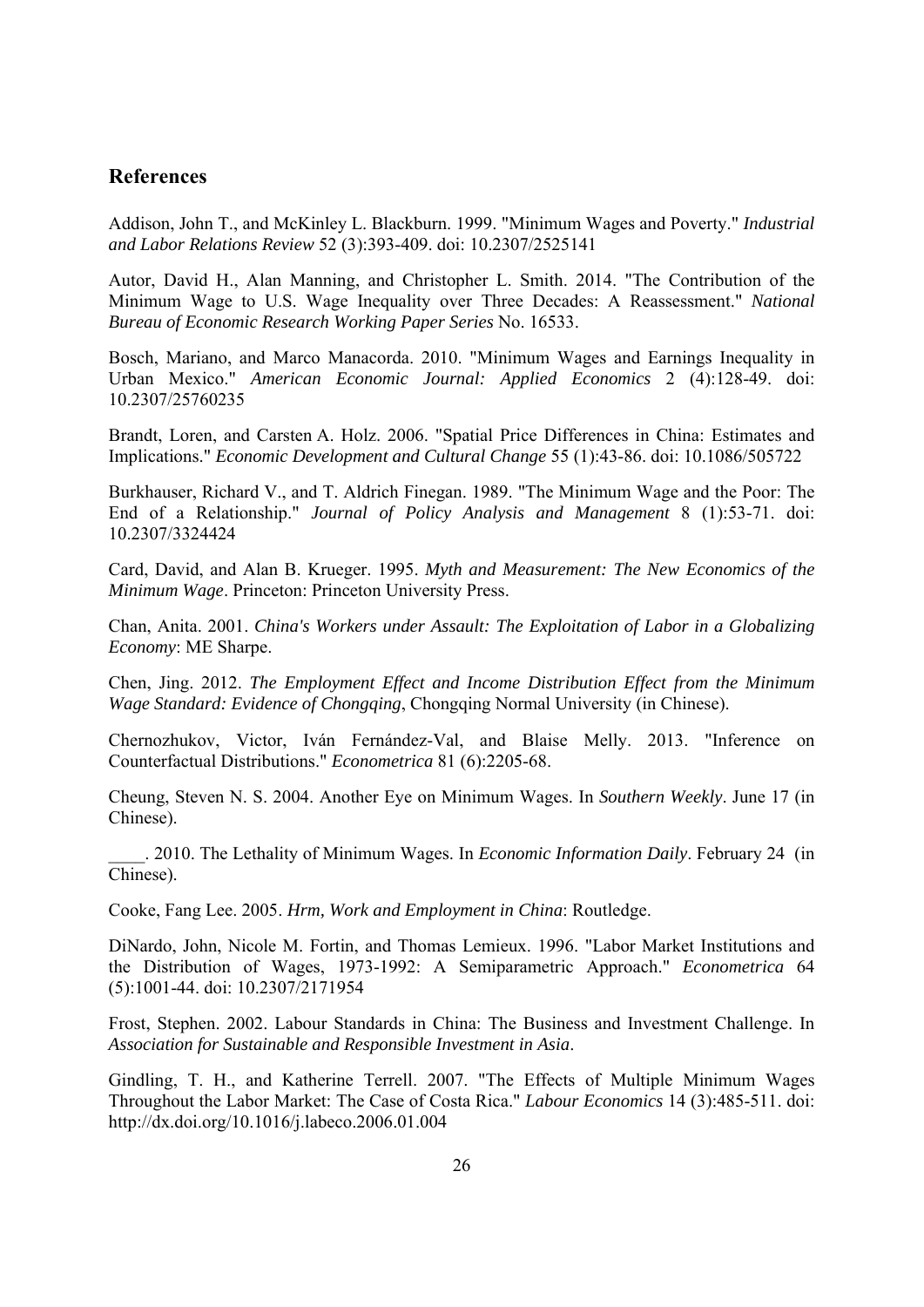Jia, Peng. 2013. *Minimum Wage Effects on Employment and Income Distribution*, Jilin University (in Chinese).

Johnson, William R., and Edgar K. Browning. 1983. The Distributional and Efficiency Effects of Increasing the Minimum Wage: A Simulation. In *American Economic Review*.

Lee, David S. 1999. "Wage Inequality in the United States During the 1980s: Rising Dispersion or Falling Minimum Wage?" *The Quarterly Journal of Economics* 114 (3):977-1023. doi: 10.1162/003355399556197

Li, Shi, and Chuliang Luo. 2011. "How Unequal Is China?" *Economic Research Journal* 4:68-78 (in Chinese).

Li, Shi, and Renwei Zhao. 1999. "Re-Examining the Income Distribution in China." *Economic Research Journal* 4 (in Chinese).

National Bureau of Statistics of China. 2010. The 6th China Population Census.

\_\_\_\_. 2013. "China Labour Statistical Year Book."

Neumark, David, Wendy Cunningham, and Luca Siga. 2006. "The Effects of the Minimum Wage in Brazil on the Distribution of Family Incomes: 1996-2001." *Journal of Development Economics* 80 (1):136-59.

Neumark, David, Mark Schweitzer, and William Wascher. 2005. "The Effects of Minimum Wages on the Distribution of Family Incomes: A Nonparametric Analysis." *Journal of Human Resources* 40 (4):867-94.

Neumark, David, and William L. Wascher. 2008. *Minimum Wages*. Cambridge, Mass.: MIT Press.

Quan, Heng, and Ling Li. 2011. "The Income Distribution Effect of Minimum Wage in Shanghai: Evidence and Simulation." *Shanghai Economic Research* 4:96-109.

Stock, James H., Jonathan H. Wright, and Motohiro Yogo. 2002. "A Survey of Weak Instruments and Weak Identification in Generalized Method of Moments." *Journal of Business & Economic Statistics* 20 (4):518-29. doi: 10.2307/1392421

Su, Hainan. 1993. "Research on the Legislation of Minimum Wage Law of China." *Review of Economic Research* Z1:26-36 (in Chinese).

Wang, Dihai. 2011. "On the Minimum Wage System of China: Probable Effects on Income Distribution and Economic Development." *Zhejiang Social Sciences* 2:11-17 (in Chinese).

Wang, Dan. 2013. *Minimum Wage Effects on Income Distribution*, Jilin University (in Chinese).

Wang, Haigang. 2007. *Income Distribution and Income Liquidity of Residents in China*: Sun Yat-Sen University (in Chinese).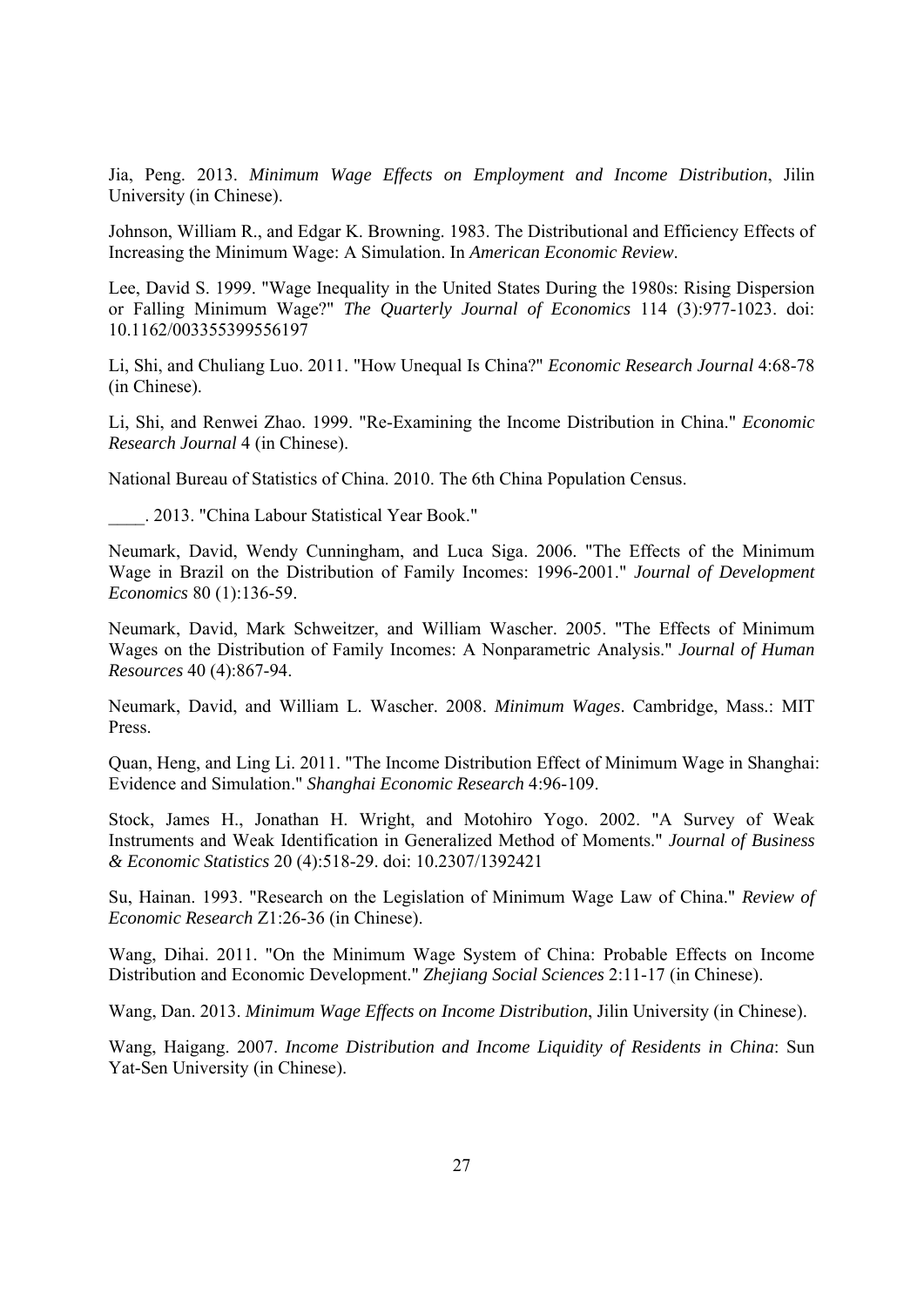Wang, Jing, and Morley Gunderson. 2011. "Minimum Wage Impacts in China: Estimates from a Prespecified Research Design, 2000-2007." *Contemporary Economic Policy* 29 (3):392-406. doi: 10.1111/j.1465-7287.2010.00239.x

Wen, Qidong. 2007. *Research on the Effect of Minimum Wages on Rural Migrants' Employment and Income Distribution*, University of Electronic Science and Technology of China (in Chinese).

World Bank. 2006. Minimum Wages in Latin America and the Caribbean: The Impact on Employment, Inequality, and Poverty. Washington, D.C.: Office of the Chief Economist.

Yang, Tao. 2006. What Is the Social Background When China Implemented Its Minimum Wage Law? In *People's Daily*.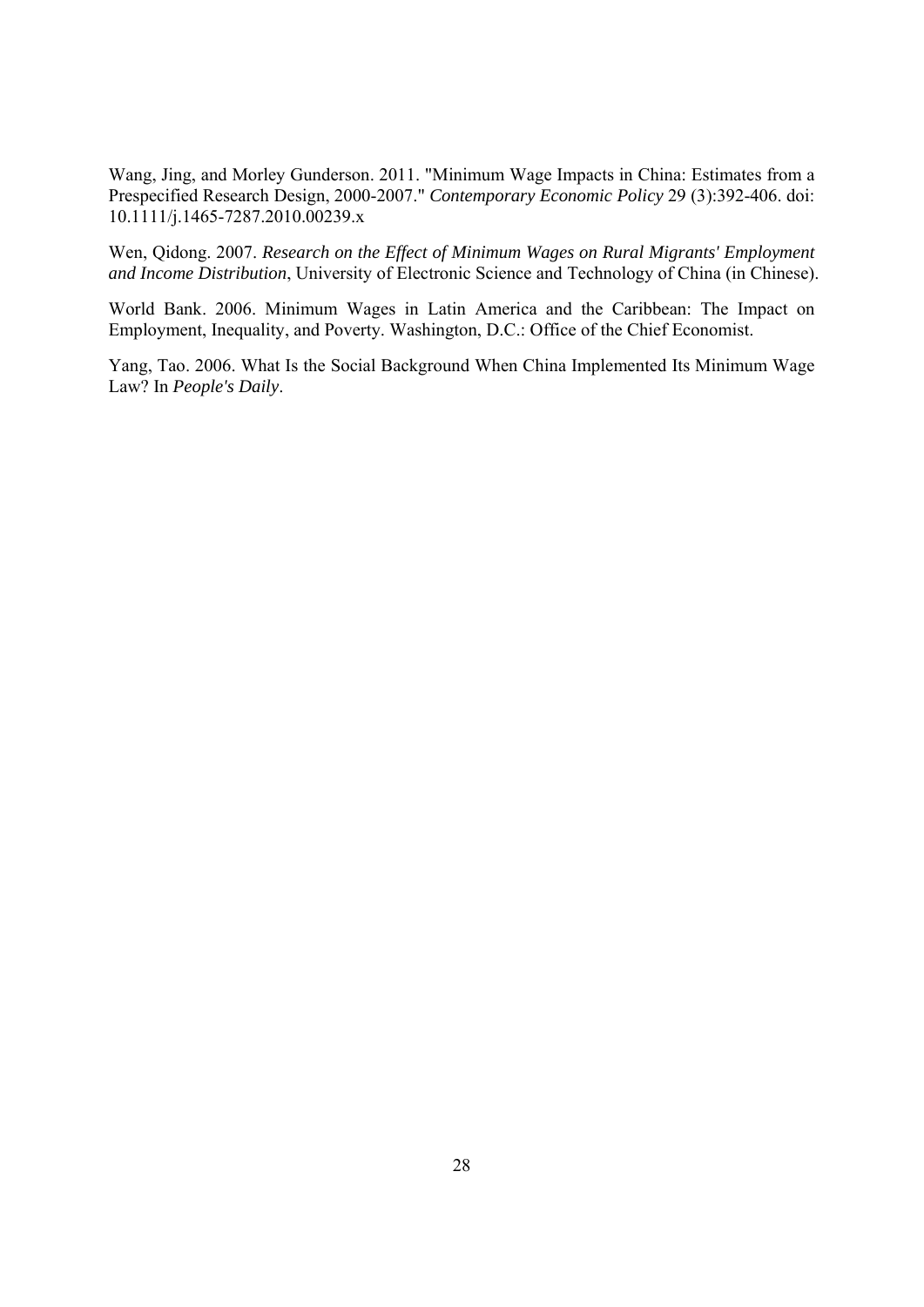|                                |      | Region   |          |          |          |  |
|--------------------------------|------|----------|----------|----------|----------|--|
|                                | Year | All      | East     | Central  | West     |  |
|                                | 2009 | 8.81     | 8.92     | 8.75     | 8.77     |  |
|                                | 2008 | 8.72     | 8.84     | 8.64     | 8.69     |  |
|                                | 2007 | 8.56     | 8.70     | 8.51     | 8.51     |  |
| Log Annual Minimum Wage        | 2006 | 8.46     | 8.61     | 8.38     | 8.42     |  |
|                                | 2005 | 8.37     | 8.53     | 8.29     | 8.33     |  |
|                                | 2004 | 8.20     | 8.32     | 8.13     | 8.19     |  |
|                                | 2009 | 10.37    | 10.44    | 10.34    | 10.28    |  |
|                                | 2008 | 10.33    | 10.42    | 10.25    | 10.28    |  |
| First Decile—Log Annual Income | 2007 | 10.27    | 10.31    | 10.24    | 10.28    |  |
| Distribution                   | 2006 | 10.17    | 10.18    | 10.16    | 10.19    |  |
|                                | 2005 | 10.06    | 10.05    | 10.05    | 10.06    |  |
|                                | 2004 | 9.99     | 9.96     | 10.02    | 10.04    |  |
|                                | 2009 | 10.79    | 10.95    | 10.71    | 10.73    |  |
|                                | 2008 | 10.77    | 10.92    | 10.69    | 10.71    |  |
| Median-Log Annual Income       | 2007 | 10.65    | 10.80    | 10.59    | 10.59    |  |
| Distribution                   | 2006 | 10.46    | 10.59    | 10.41    | 10.44    |  |
|                                | 2005 | 10.37    | 10.47    | 10.32    | 10.37    |  |
|                                | 2004 | 10.29    | 10.43    | 10.24    | 10.31    |  |
|                                | 2009 | 11.13    | 11.26    | 10.91    | 10.96    |  |
|                                | 2008 | 11.13    | 11.25    | 10.93    | 10.94    |  |
| Ninth Decile-Log Annual Income | 2007 | 10.98    | 11.12    | 10.79    | 10.78    |  |
| Distribution                   | 2006 | 10.79    | 10.98    | 10.58    | 10.59    |  |
|                                | 2005 | 10.68    | 10.88    | 10.47    | 10.50    |  |
|                                | 2004 | 10.59    | 10.77    | 10.39    | 10.48    |  |
|                                | 2009 | $-1.742$ | $-1.810$ | $-1.729$ | $-1.770$ |  |
|                                | 2008 | $-1.674$ | $-1.729$ | $-1.673$ | $-1.690$ |  |
|                                | 2007 | $-1.710$ | $-1.771$ | $-1.711$ | $-1.741$ |  |
| Effective Minimum Wage         | 2006 | $-1.731$ | $-1.757$ | $-1.778$ | $-1.757$ |  |
|                                | 2005 | $-1.735$ | $-1.703$ | $-1.805$ | $-1.779$ |  |
|                                | 2004 | $-1.780$ | $-1.833$ | $-1.814$ | $-1.823$ |  |
| Observations                   |      | 8,023    | 2,423    | 3,305    | 2,295    |  |

|  |  |  |  |  | Table 1 Minimum Wages and Income in China, 2004–2009 |
|--|--|--|--|--|------------------------------------------------------|
|--|--|--|--|--|------------------------------------------------------|

*Note*: the effective minimum wage is defined as the log of annual minimum wage minus the log of median annual income distribution. Observations represent the number of households.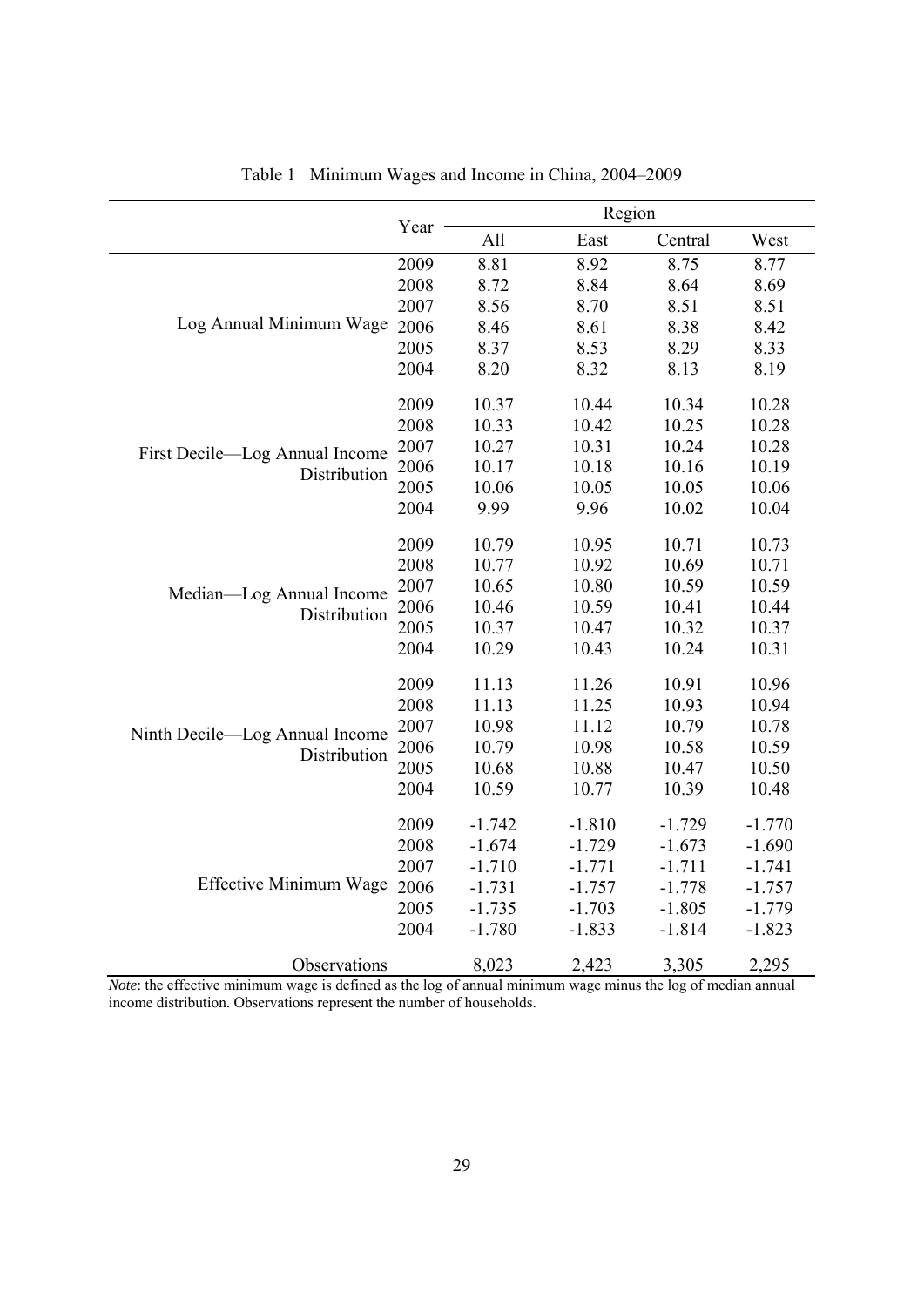| Characteristics of Minimiam $w$ age Standards in China, 2004 2007<br>Variable | Less than<br>Minimum | Minimum | Above<br>Minimum |
|-------------------------------------------------------------------------------|----------------------|---------|------------------|
| Percent of Total (%)                                                          | 5.62                 | 3.28    | 91.09            |
| Percent of Female (%)                                                         | 61.52                | 63.84   | 42.99            |
| Minimum/Average Wage                                                          | 2.52                 | 1.00    | .35              |
|                                                                               | (4.66)               | (.06)   | (.20)            |
| Region $(\% )$                                                                |                      |         |                  |
| East                                                                          | 5.33                 | 3.27    | 91.40            |
| Central                                                                       | 5.46                 | 2.88    | 91.66            |
| West                                                                          | 7.26                 | 4.36    | 88.38            |
| Age                                                                           |                      |         |                  |
| Age 15-29                                                                     | 9.53                 | 4.30    | 86.17            |
| Age 30-39                                                                     | 4.73                 | 2.84    | 92.43            |
| Age 40-49                                                                     | 4.90                 | 3.26    | 91.83            |
| Age 50-64                                                                     | 5.73                 | 3.33    | 90.94            |
| <b>Educational Attainment</b>                                                 |                      |         |                  |
| Elementary School or Below                                                    | 15.75                | 9.41    | 74.84            |
| Junior High School                                                            | 9.43                 | 6.00    | 84.57            |
| High School                                                                   | 6.60                 | 3.99    | 89.40            |
| <b>Vocational School</b>                                                      | 4.89                 | 2.85    | 92.26            |
| Junior College                                                                | 3.08                 | 1.50    | 95.43            |
| College or Above                                                              | 2.17                 | .82     | 97.01            |
| Industry                                                                      |                      |         |                  |
| Mining                                                                        | 3.10                 | 1.88    | 95.02            |
| Manufacturing                                                                 | 5.50                 | 3.30    | 91.20            |
| Power Production and Supply                                                   | 2.47                 | 1.37    | 96.16            |
| Construction                                                                  | 5.78                 | 3.04    | 91.17            |
| <b>Transportation and Postal Service</b>                                      | 4.00                 | 2.10    | 93.90            |
| <b>Information Technology</b>                                                 | 5.42                 | 2.27    | 92.31            |
| <b>Wholesales and Retail Sales</b>                                            | 10.46                | 6.30    | 83.24            |
| Hotel and Restaurant                                                          | 9.98                 | 6.52    | 83.50            |
| Banking and Finance                                                           | 2.74                 | 1.21    | 96.04            |
| <b>Real Estate</b>                                                            | 5.46                 | 3.05    | 91.49            |
| Leasing and Commercial Service                                                | 6.37                 | 3.16    | 90.46            |
| Scientific Research                                                           | 2.20                 | .84     | 96.96            |
| <b>Environment and Public Facility</b>                                        | 3.89                 | 2.23    | 93.87            |
| Housekeeping                                                                  | 12.63                | 7.58    | 79.79            |
| Education                                                                     | 2.74                 | 1.39    | 95.87            |
| Health Care                                                                   | 3.57                 | 1.74    | 94.69            |
| Sports and Entertainment                                                      | 4.10                 | 1.77    | 94.13            |
| Public Service                                                                | 2.41                 | 1.77    | 95.82            |

Table 2 Characteristics of Minimum Wage Standards in China, 2004–2009

*Note*: standard deviations are in parentheses. There are 620,321 salaried workers aged 15-64 in this period. "Less than the Minimum" are workers earning wages at or below 90 percent of the minimum wage. Minimum wage workers earn wages above 90 percent and up to 110 percent of the minimum wage. Above minimum wage workers earn wages above 110 percent of the minimum wage.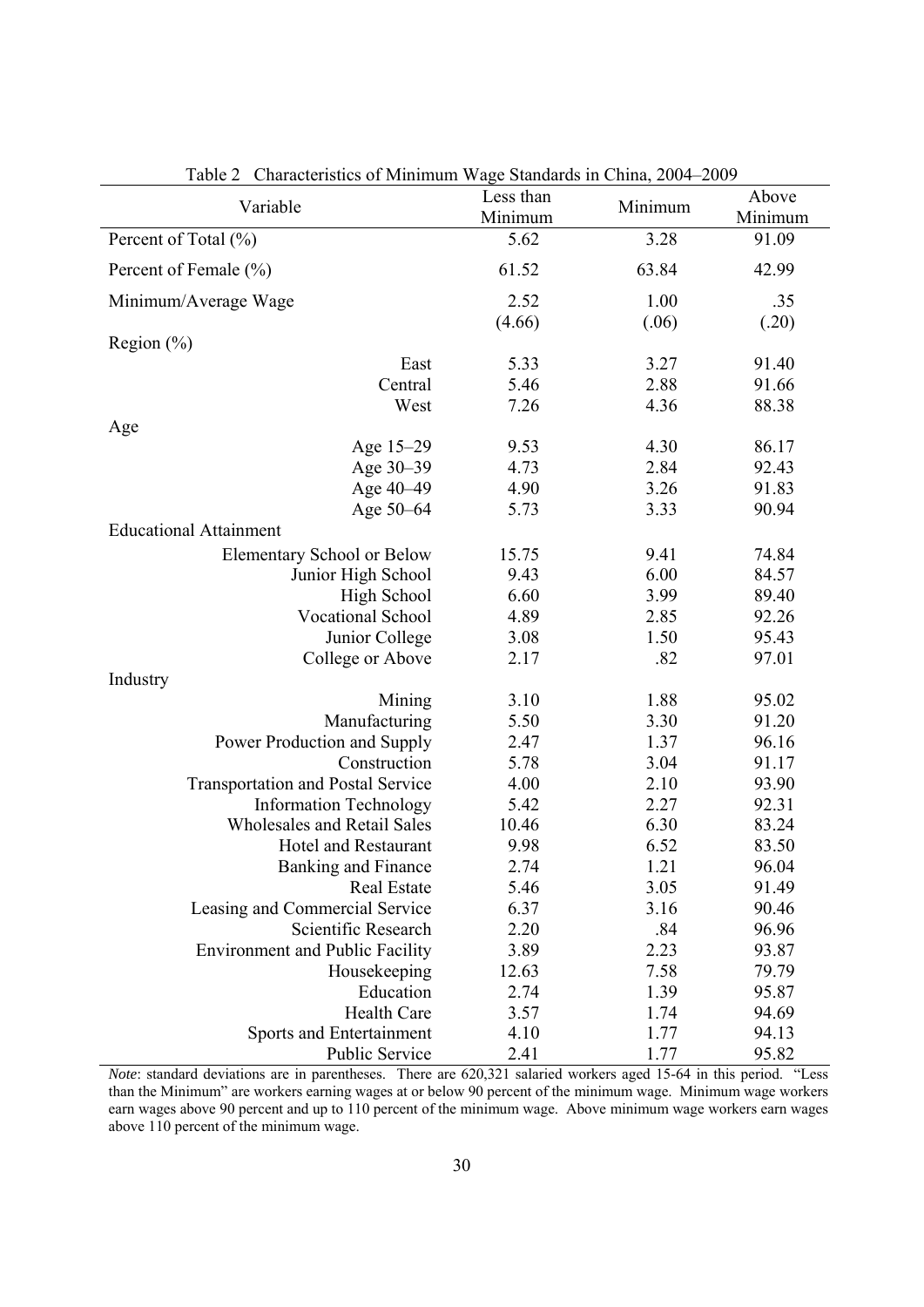|                             |           | (1)<br>(2)           |                       |             | (3)                   |                      | (4)                  |                       |                      |
|-----------------------------|-----------|----------------------|-----------------------|-------------|-----------------------|----------------------|----------------------|-----------------------|----------------------|
|                             |           | OLS                  | 2SLS                  | OLS         | 2SLS                  | <b>OLS</b>           | 2SLS                 | <b>OLS</b>            | 2SLS                 |
|                             |           | $-.134***$           | $-.170$               | $-.297***$  | .168                  | $-.037$              | $-.551$ ***          | $-.054$               | $-.568$ ***          |
|                             | 2004-2008 | (.049)               | (.112)                | (.069)      | (.374)                | (.171)               | (.228)               | (.175)                | (.231)               |
|                             |           | $-.173***$           | $-.228$ <sup>**</sup> | $-.375***$  | $-.027$               | $-.269***$           | $-.155***$           | $-.274***$            | $-.156***$           |
|                             | 2004-2009 | (.044)               | (.103)                | (.055)      | (.298)                | (.074)               | (.063)               | (.076)                | (.074)               |
| $p50-p5$                    |           | .012                 | .036                  | $-.479***$  | $-.482***$            | $-.334$ <sup>*</sup> | $-.325$              | $-.333$               | $-161$               |
|                             | 2002-2004 | (.150)               | (.135)                | (.155)      | (.153)                | (.201)               | (.220)               | (.228)                | (.280)               |
|                             |           | $-.077$              | $-.106$               | $-.333***$  | $-.177$               | $-.324***$           | $-.244***$           | $-.339***$            | $-.248$ <sup>*</sup> |
|                             | 2002-2009 | (.074)               | (.098)                | (.057)      | (.157)                | (.067)               | (.122)               | (.069)                | (.137)               |
|                             |           | $-.130***$           | $-177$                | $-.409***$  | $-.070$               | $-.403$ **           | $-.884^{**}$         | $-.402$ <sup>**</sup> | $-.841"$             |
|                             | 2004-2008 | (.042)               | (.142)                | (.058)      | (.252)                | (.106)               | (.385)               | (.108)                | (.371)               |
|                             |           | $-.148***$           | $-.211"$              | $-.425***$  | $-.168$               | $-.410***$           | $-.264***$           | $-.398***$            | $-.261$ ***          |
|                             | 2004-2009 | (.039)               | (.122)                | (.048)      | (.200)                | (.062)               | (.110)               | (.065)                | (.074)               |
| $p50 - p10$                 |           | $-.053$              | $-.005$               | $-.460$ *** | $-.452***$            | $-.276$ **           | $-.270$ **           | $-.244$               | $-.151$              |
|                             | 2002-2004 | (.078)               | (.092)                | (.105)      | (.111)                | (.128)               | (.125)               | (.154)                | (.161)               |
|                             |           | $-.082$ <sup>*</sup> | $-.115$               | $-.394***$  | $-.245$ <sup>*</sup>  | $-.408$ ***          | $-.290$ **           | $-.407***$            | $-.294***$           |
|                             | 2002-2009 | (.045)               | (.093)                | (.049)      | (.133)                | (.047)               | (.134)               | (.049)                | (.142)               |
|                             |           | $-.142***$           | $-.162"$              | $-.301$ *** | $-.124$               | $-.331$ **           | $-.767$              | $-.332***$            | $-.912^{**}$         |
|                             | 2004-2008 | (.026)               | (.076)                | (.029)      | (.136)                | (.062)               | (.436)               | (.063)                | (.449)               |
|                             |           | $-.137***$           | $-.164$ **            | $-.425***$  | $-.162$               | $-.296***$           | $-.194$ <sup>*</sup> | $-.285***$            | $-.185***$           |
|                             | 2004-2009 | (.024)               | (.066)                | (.048)      | (.124)                | (.037)               | (.117)               | (.038)                | (.022)               |
| $p50-p25$                   |           | $-.089**$            | $-.042$               | $-.322***$  | $-.309***$            | $-.305***$           | $-.305***$           | $-.266$ ***           | $-.361**$            |
|                             | 2002-2004 | (.036)               | (.069)                | (.070)      | (.087)                | (.081)               | (.116)               | (.086)                | (.157)               |
|                             |           | $-.089***$           | $-.106$               | $-.285***$  | $-.196$ <sup>**</sup> | $-.318***$           | $-.216*$             | $-.309***$            | $-.210^{\degree}$    |
|                             | 2002-2009 | (.021)               | (.053)                | (.031)      | (.088)                | (.031)               | (.114)               | (.031)                | (.118)               |
|                             |           | $.262***$            | .301                  | $.428***$   | .189                  | .453                 | .787                 | .449                  | $-.760$              |
|                             | 2004-2008 | (.126)               | (.201)                | (.235)      | (.125)                | (.463)               | (.663)               | (.362)                | (.655)               |
|                             |           | $.301***$            | .356                  | $.450***$   | .306                  | .503                 | .431                 | .493                  | .423                 |
|                             | 2004-2009 | (.124)               | (.296)                | (.230)      | (.320)                | (.442)               | (.683)               | (.443)                | (.386)               |
| $p75-p50$                   |           | .178                 | .089                  | .485        | .471                  | .472                 | .474                 | .492                  | .535                 |
|                             | 2002-2004 | (.237)               | (.122)                | (.573)      | (.400)                | (.481)               | (.688)               | (.422)                | (.306)               |
|                             |           | .231***              | .165                  | $.426***$   | .228                  | .504                 | .360                 | .499                  | .359                 |
|                             | 2002-2009 | (.125)               | (.267)                | (.228)      | (.300)                | (.435)               | (.586)               | (.636)                | (.387)               |
|                             |           | $.384***$            | .329                  | $.663***$   | .249                  | .760                 | 1.166                | .756                  | $-1.156$             |
|                             | 2004-2008 | (.137)               | (.300)                | (.258)      | (.191)                | (.675)               | (.893)               | (.677)                | (.95)                |
| $p90-p50$                   |           | $.444***$            | .515                  | $.653***$   | .273                  | .809                 | .550                 | .816                  | .657                 |
|                             | 2004-2009 | (.134)               | (.424)                | (.246)      | (.176)                | (.655)               | (.542)               | (.657)                | (.577)               |
|                             |           | .256                 | .159                  | .639        | .604                  | .668                 | .673                 | .585                  | .708                 |
|                             | 2002-2004 | (.250)               | (.146)                | (.589)      | (.740)                | (.577)               | (.572)               | (.428)                | (.635)               |
|                             |           | $.353***$            | .279                  | $.628***$   | .314                  | .766                 | .466                 | .759                  | .446                 |
|                             | 2002-2009 | (.034)               | (.383)                | (.142)      | (.241)                | (.649)               | (.367)               | (.651)                | (.477)               |
| <b>County Fixed Effects</b> |           | Yes                  |                       |             | Yes                   | Yes                  |                      | Yes                   |                      |
| County×Year (interactions)  |           |                      |                       | Yes         |                       |                      | Yes                  |                       | Yes                  |
| <b>County Trends</b>        |           |                      |                       |             |                       |                      | Yes                  |                       | Yes                  |

Table 3 Marginal Effects of the Minimum Wage on Income Differentials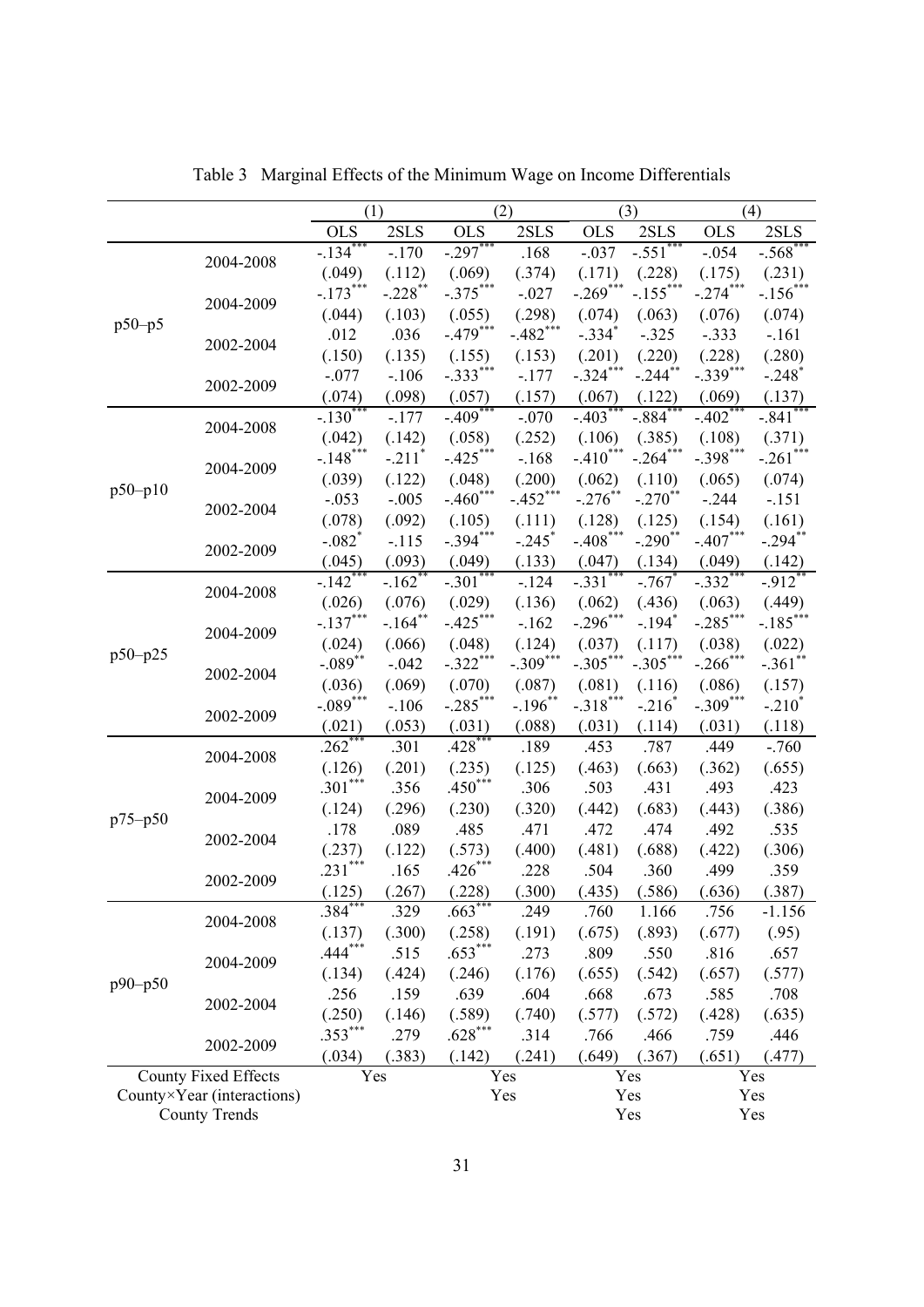*Note*: \*\*\* statistically significant at the 1 percent level; \*\* at the 5 percent level; \* at the 10 percent level. Clusterrobust standard errors at the county level are in parentheses. Entries in the tables refer to the estimated first derivative of each dependent variable with respect to the effective minimum wage evaluated at the sample mean which is  $\beta_1^q + 2\beta_2^q (MW - w^p)$ , where variables without the *ct* subscript refer to sample means over all counties and all periods.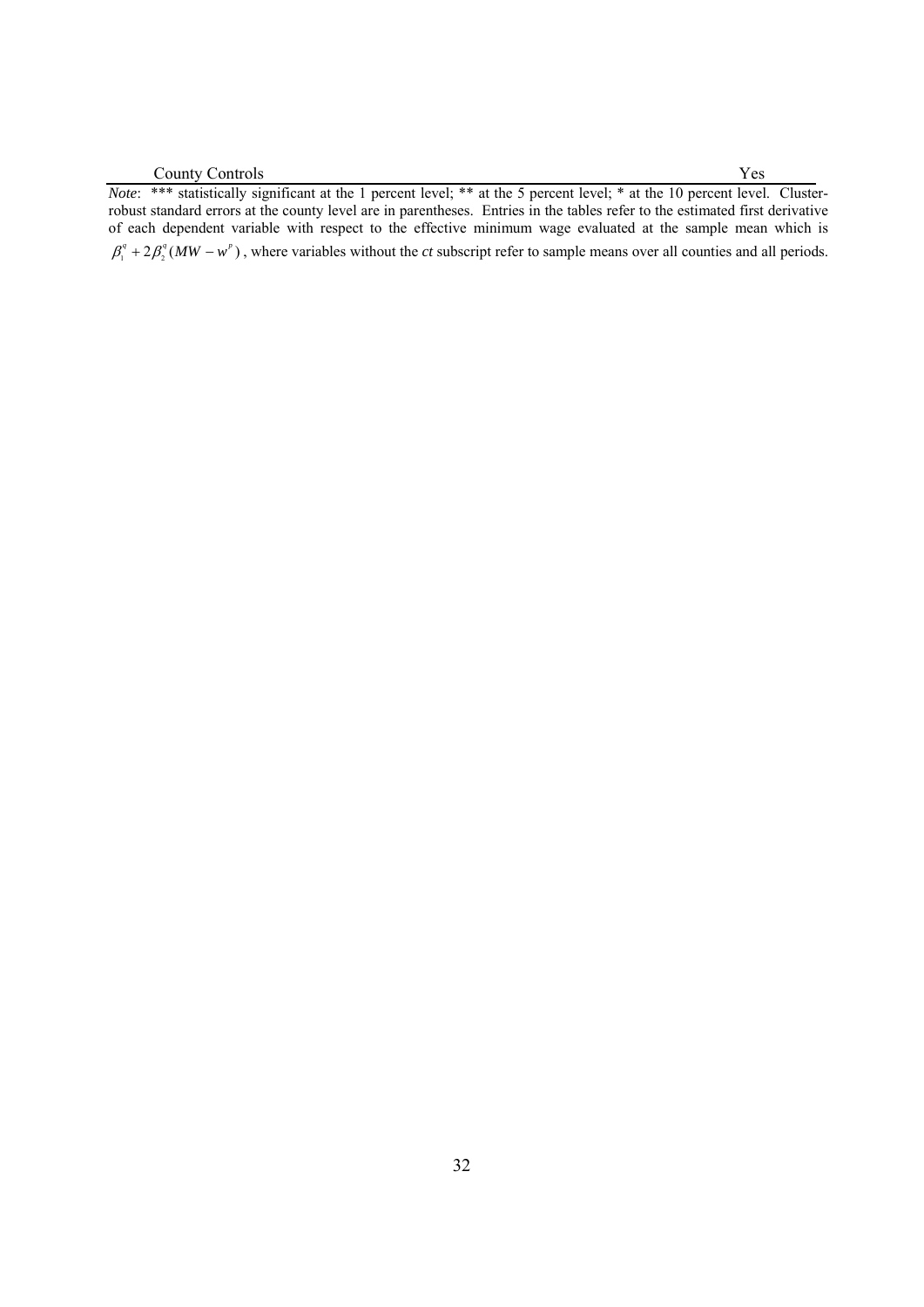|             |           |           | Due to           |                              |  |
|-------------|-----------|-----------|------------------|------------------------------|--|
|             | Period    | Total     | (1)              | (2)                          |  |
|             |           | Change    | Changes in       | Changes in                   |  |
|             |           |           | the Minimum Wage | Labor Market Characteristics |  |
|             | 2004-2008 | $.069***$ | $-149^{***}$     | $.218***$                    |  |
|             |           | (.009)    | (.015)           | (.014)                       |  |
|             | 2004-2009 | $.060***$ | $-.147***$       | $.207***$                    |  |
| $p50-p5$    |           | (.008)    | (.017)           | (.017)                       |  |
|             | 2002-2004 | $.038***$ | $-.013$          | $.051***$                    |  |
|             |           | (.009)    | (.011)           | (.010)                       |  |
|             | 2002-2009 | $.099***$ | $-.217***$       | $.316***$                    |  |
|             |           | (.008)    | (.019)           | (.018)                       |  |
|             | 2004-2008 | $.060***$ | $-.082***$       | $.143***$                    |  |
|             |           | (.007)    | (.012)           | (.012)                       |  |
|             | 2004-2009 | $.058***$ | $-.092***$       | $.150***$                    |  |
| $p50 - p10$ |           | (.007)    | (.012)           | (.013)                       |  |
|             | 2002-2004 | $.019***$ | $-.003$          | $.022***$                    |  |
|             |           | (.007)    | (.009)           | (.009)                       |  |
|             | 2002-2009 | $.077***$ | $-.110***$       | $.187***$                    |  |
|             |           | (.007)    | (.016)           | (.015)                       |  |
|             | 2004-2008 | $.025***$ | $-.049***$       | $.074***$                    |  |
|             |           | (.006)    | (.011)           | (.010)                       |  |
|             | 2004-2009 | $.031***$ | $-.044***$       | $.076***$                    |  |
| $p50-p25$   |           | (.006)    | (.010)           | (.010)                       |  |
|             | 2002-2004 | $.016***$ | .011             | .005                         |  |
|             |           | (.007)    | (.008)           | (.007)                       |  |
|             | 2002-2009 | $.047***$ | $-.031***$       | $.079***$                    |  |
|             |           | (.006)    | (.013)           | (.012)                       |  |
|             | 2004-2008 | $.043***$ | .008             | $.035***$                    |  |
|             |           | (.006)    | (.013)           | (.013)                       |  |
|             | 2004-2009 | $.046***$ | $.043***$        | .003                         |  |
| p75-p50     |           | (.005)    | (.012)           | (.012)                       |  |
|             | 2002-2004 | $.017***$ | .010             | .008                         |  |
|             |           | (.007)    | (.008)           | (.007)                       |  |
|             | 2002-2009 | $.063***$ | $-.008$          | $.071***$                    |  |
|             |           | (.006)    | (.014)           | (.013)                       |  |
| $p90 - p50$ | 2004-2008 | $.027***$ | .014             | .013                         |  |
|             |           | (.006)    | (.024)           | (.023)                       |  |
|             | 2004-2009 | $.019***$ | $-.003$          | .022                         |  |
|             |           | (.006)    | (.026)           | (.025)                       |  |
|             | 2002-2004 | $.036***$ | $.038***$        | $-.001$                      |  |
|             |           | (.007)    | (.009)           | (.009)                       |  |
|             | 2002-2009 | $.055***$ | $.111***$        | $-.056$ <sup>***</sup>       |  |
|             |           | (.007)    | (.013)           | (.012)                       |  |
| p90-p10     | 2004-2008 | $.087***$ | $-.068*$         | $.156^{***}$                 |  |

Table 4 Results of Income Inequality Decomposition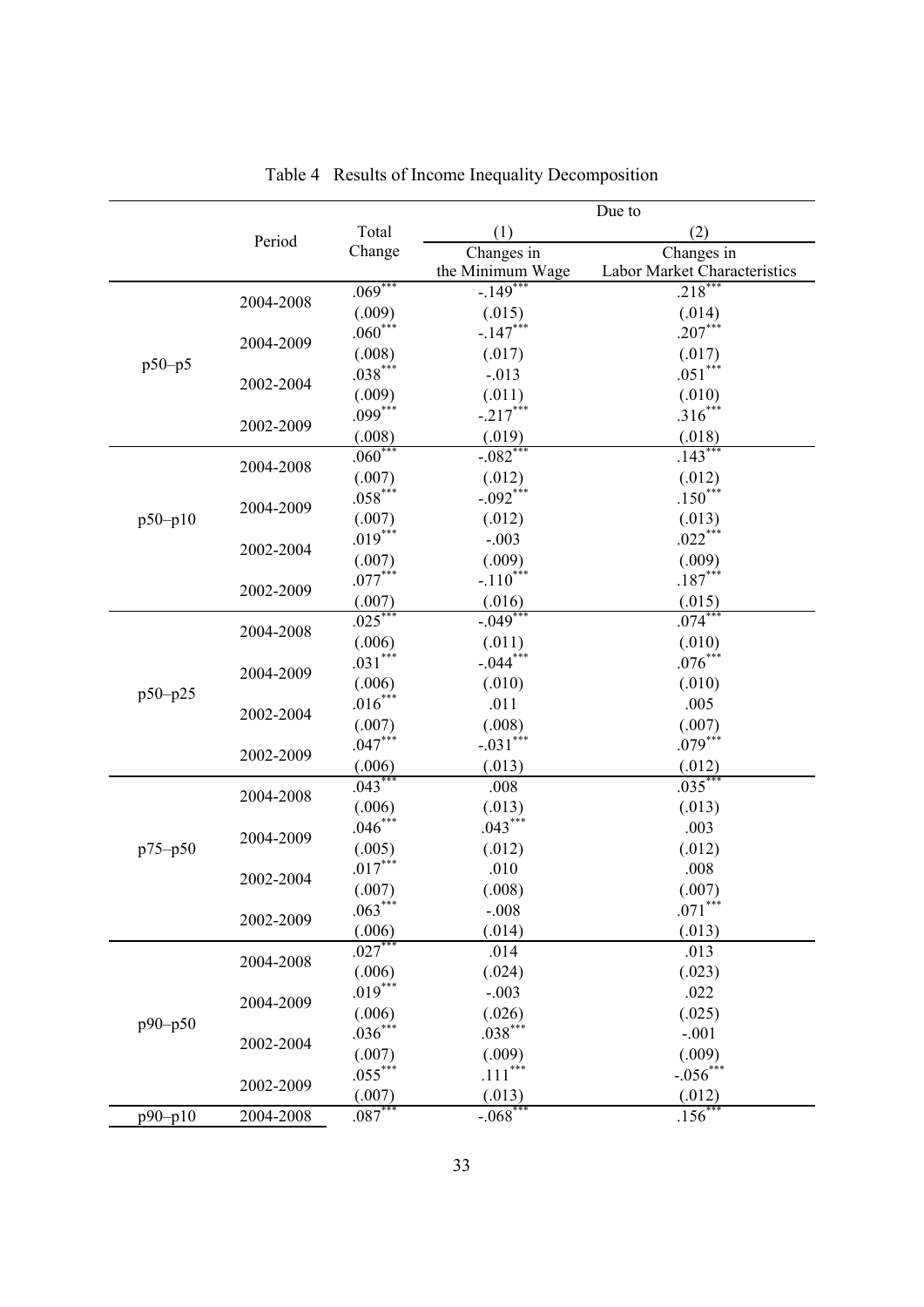|                  |           | (.010)         | (.029)                 | (.028)    |
|------------------|-----------|----------------|------------------------|-----------|
|                  | 2004-2009 | $.077***$      | $-.095***$             | $.171***$ |
|                  |           | (.008)         | (.033)                 | (.032)    |
|                  |           | $.055***$      | $.035***$              | .020      |
|                  | 2002-2004 |                | (.012)                 | (.012)    |
|                  |           | $.132***$      | .001                   | $.131***$ |
|                  | 2002-2009 | (.009)         | (.020)                 | (.019)    |
|                  | 2004-2008 | $.011***$      | $-.050***$             | $.061***$ |
|                  |           | (.003)         | (.012)                 | (.014)    |
|                  | 2004-2009 | $.004\sp{***}$ | $-.050***$             | $.055***$ |
|                  |           | (.002)         | (.013)                 | (.012)    |
| Gini coefficient | 2002-2004 | $.012***$      | $-.026***$             | $.037***$ |
|                  |           | (.002)         | (.008)                 | (.010)    |
|                  | 2002-2009 | $.016***$      | $-.056$ <sup>***</sup> | $.072***$ |
|                  |           | (.005)         | (.014)                 | (.018)    |
| Variance         | 2004-2008 | $.034***$      | $-0.069***$            | $.103***$ |
|                  |           | (.006)         | (.012)                 | (.013)    |
|                  | 2004-2009 | $.022***$      | $-.069***$             | $.091***$ |
|                  |           | (.002)         | (.013)                 | (.013)    |
|                  | 2002-2004 | $.020***$      | $-.035***$             | $.055***$ |
|                  |           | (.002)         | (.012)                 | (.013)    |
|                  | 2002-2009 | $.042***$      | $-.075***$             | $.117***$ |
|                  |           | (.008)         | (.025)                 | (.029)    |

*Note*: All numbers are in log points. Bootstrapped standard errors with 100 repetitions are given in parentheses. Income gaps, Gini coefficients and variances are calculated at household level.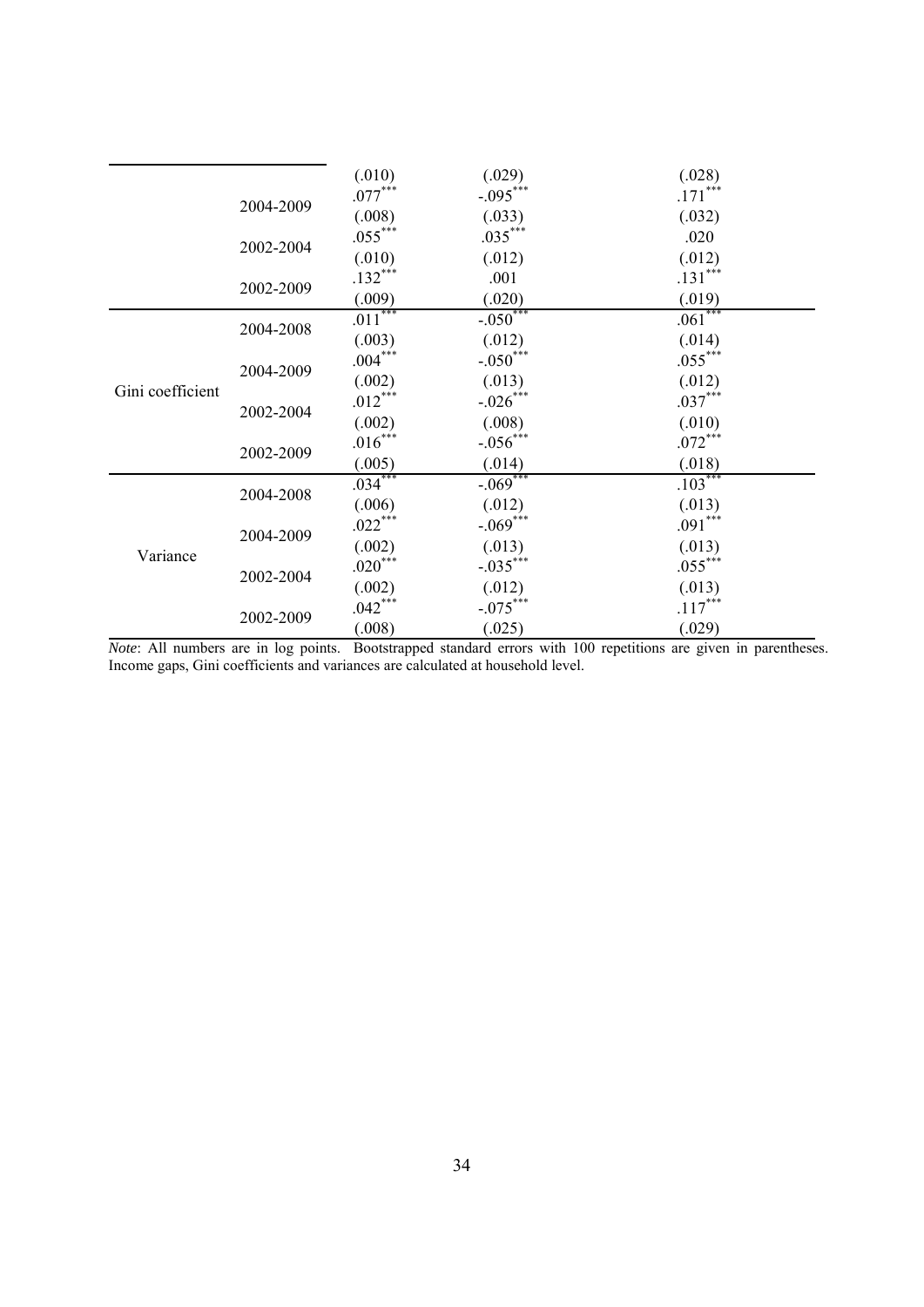

Figure 1 Minimum Wages in China, 1995−2012

Nominal and real minimum wages are adjusted for inflation and expressed in 2000 RMB.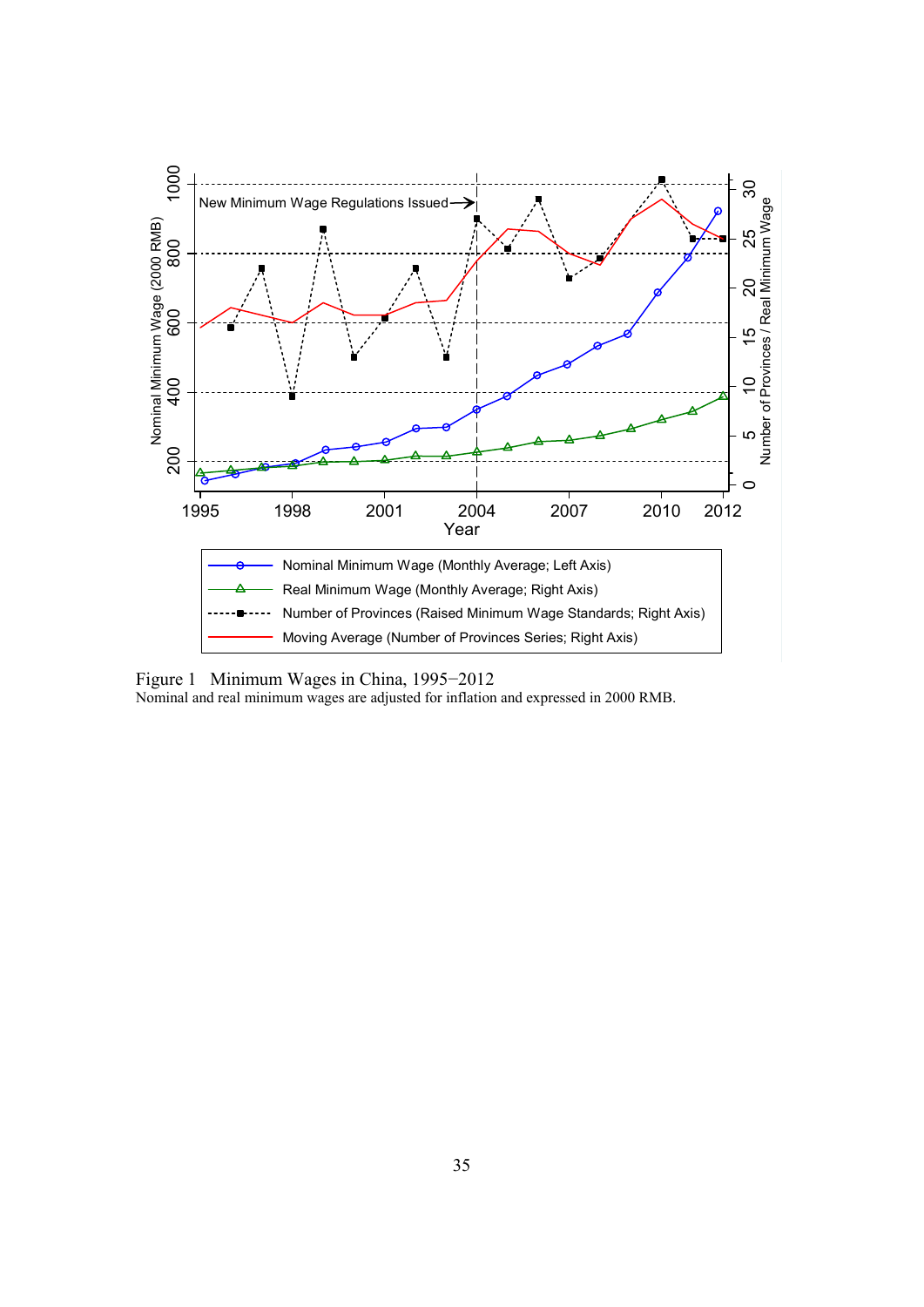



The effective minimum wage is defined as the log difference between the minimum wage and the median (p50) of the income distribution. In 2009, there was no increase of the minimum wage in China due to the Great Recession.